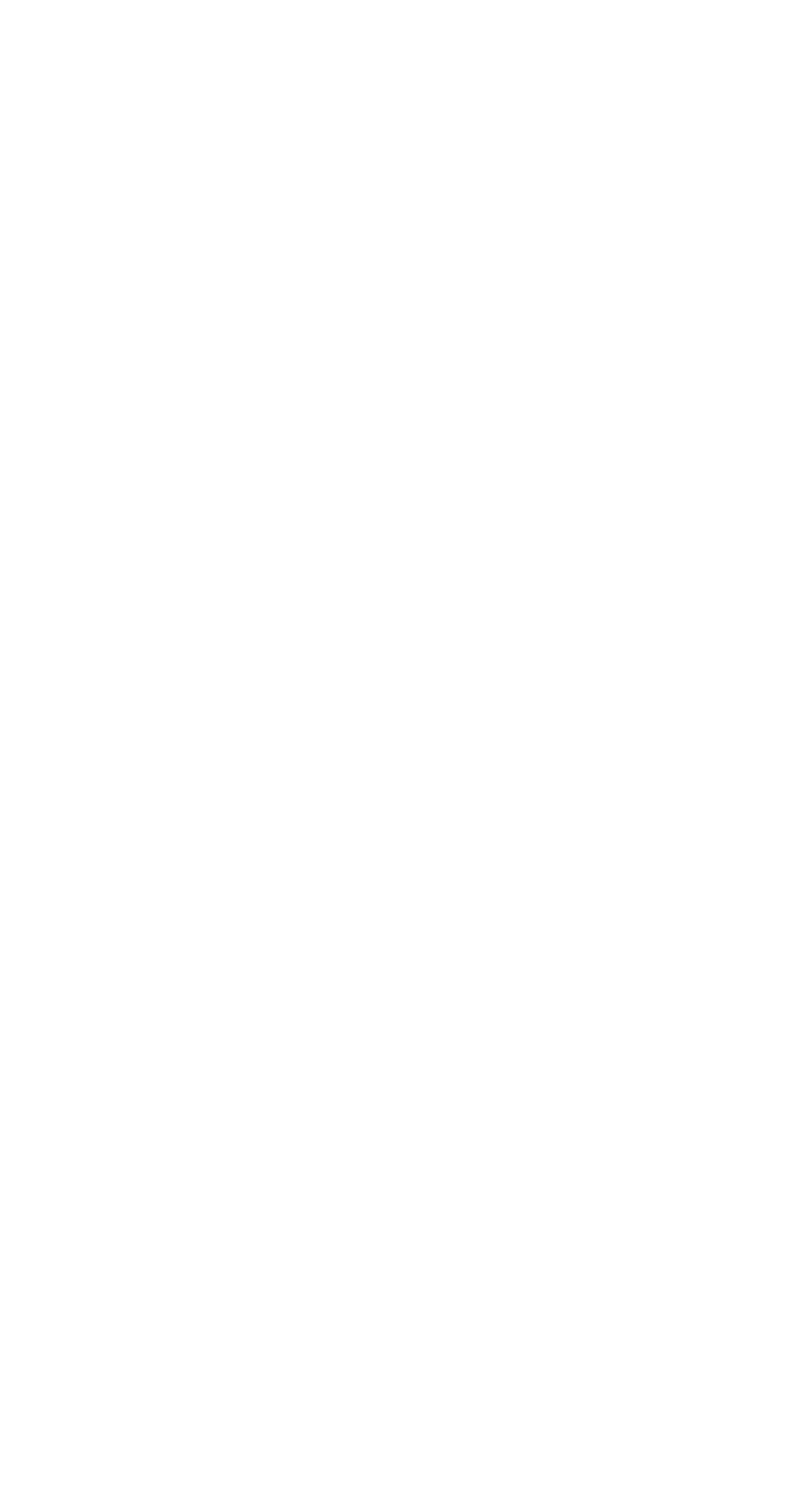# *Contents*

| Assembling QC Casing 7            |
|-----------------------------------|
| Installing QC Casing  15          |
| Terminating the Installation . 29 |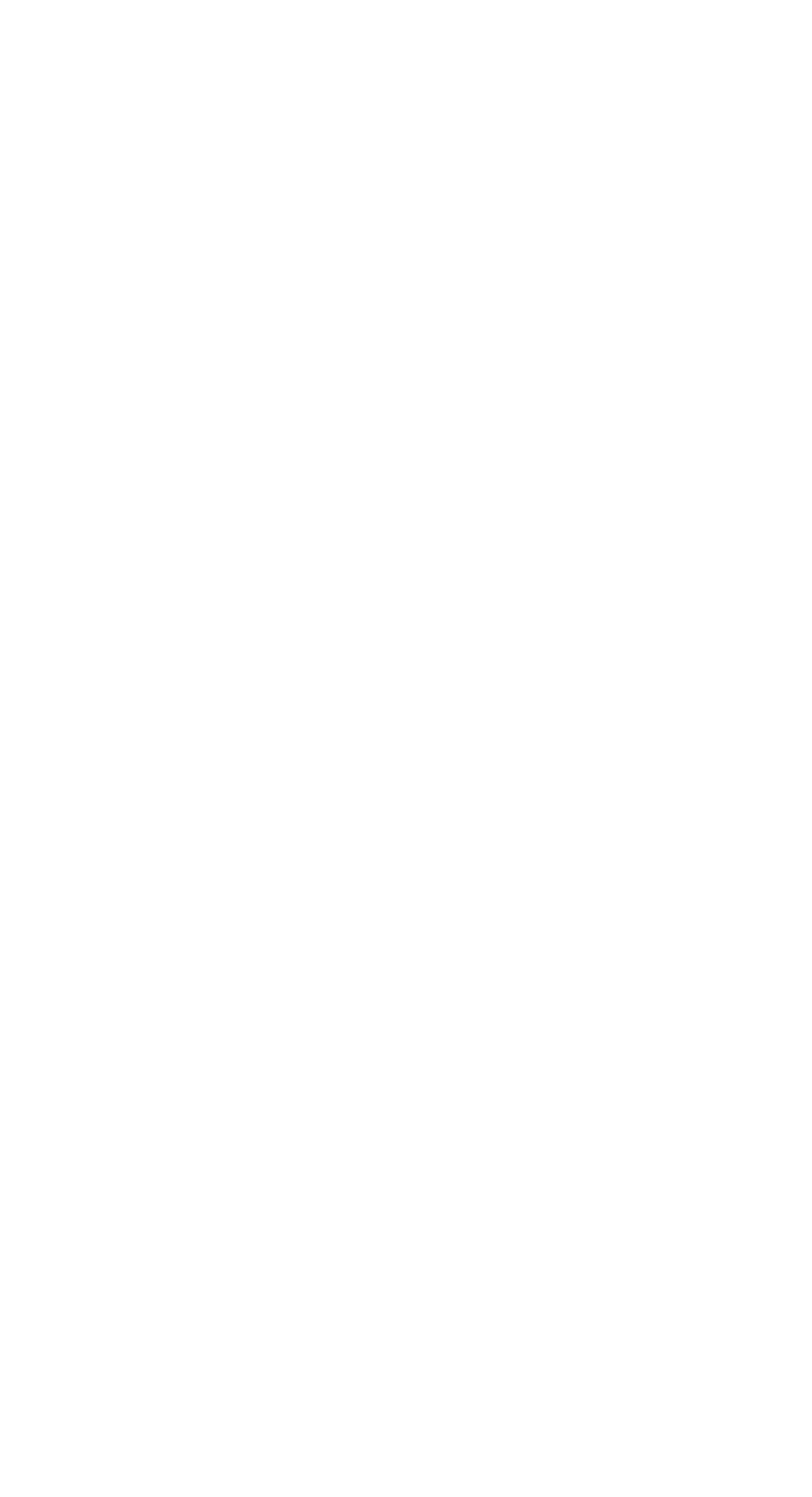*1*

# *Introduction*

*QC Casing Installation Guide, 6/97 1*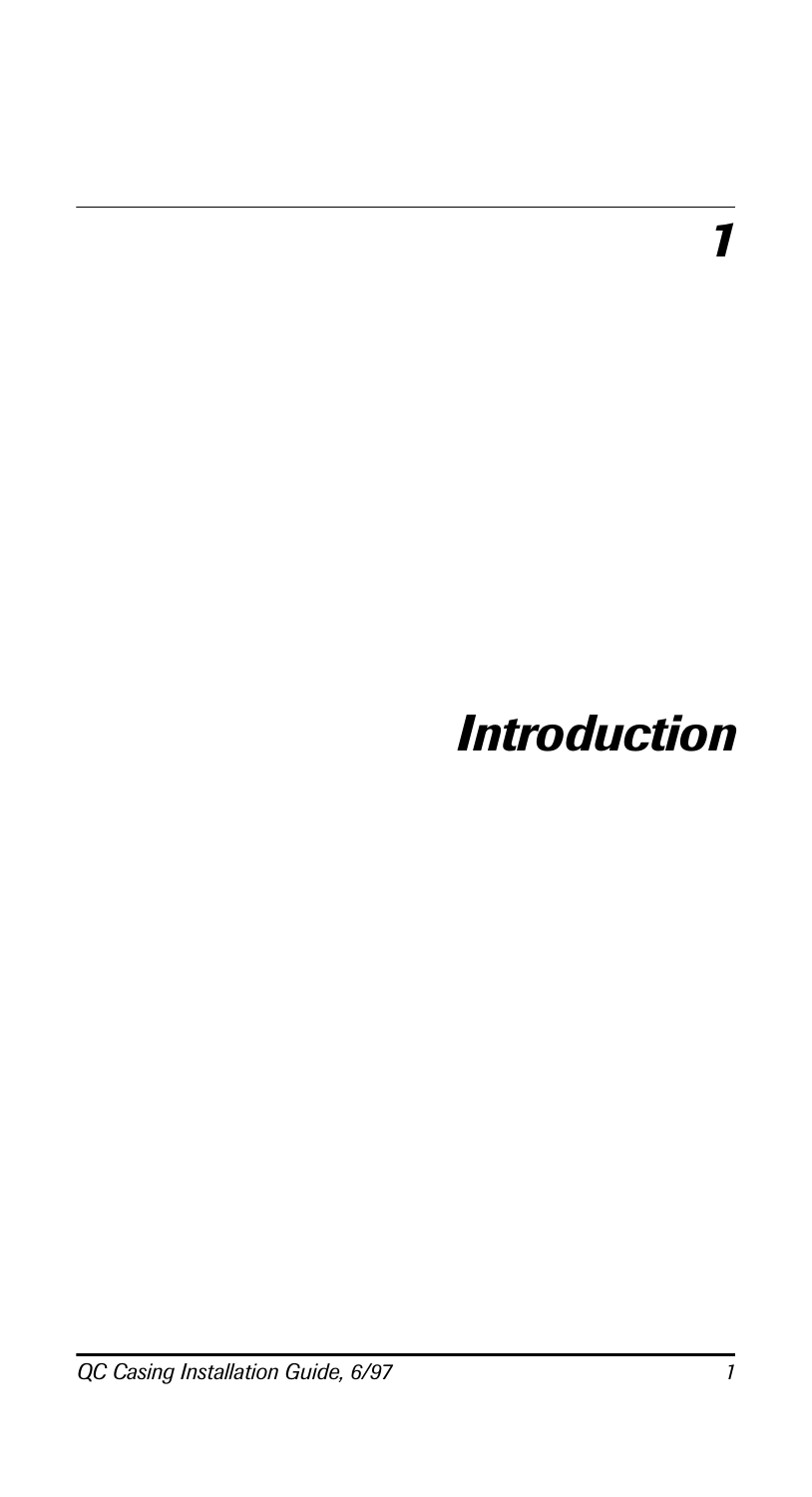Notes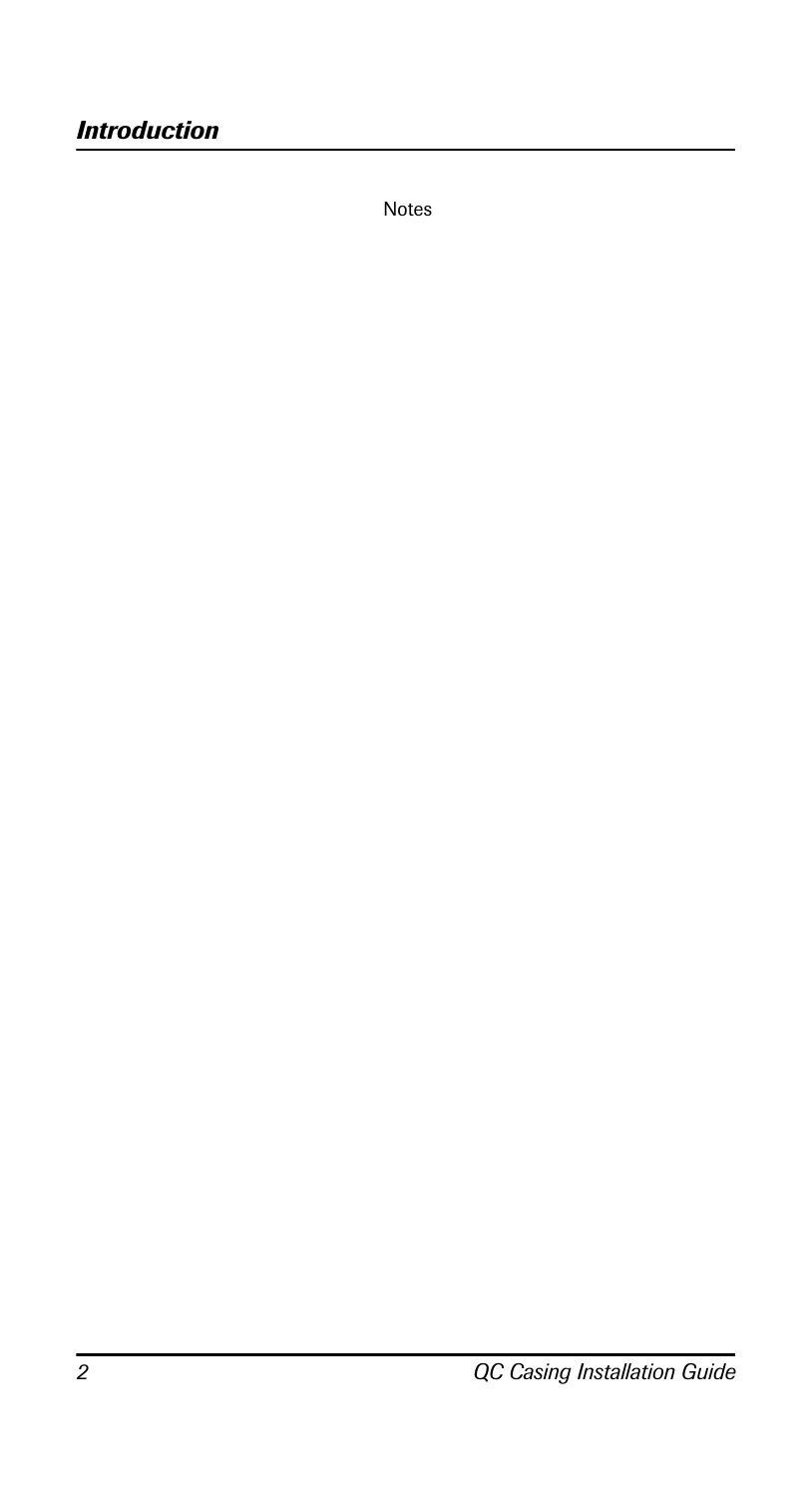## The Advantages of QC Inclinometer Casing

QC inclinometer casing combines the quality and precision of Slope Indicator's traditional inclinometer casing with a patented\* coupling system that saves time and virtually eliminates assembly mistakes.

The patented QC coupling system provides snap-together convenience and creates strong, flush joints without glue, rivets, or tape. The QC joint won't pull part. It won't twist out of alignment. It won't break if you bend it. And it won't leak or collapse under the pressure of grout.

Quality and precision are easily seen in the spiral-free, machine-broached guide grooves. The shape of the grooves promotes repeatable positioning of the inclinometer probe. The uniform depth of the grooves prevents weak spots along the casing wall that could fail under the pressure of grout.

If you're an engineer who requires accurate inclinometer data, or if you are installer who needs reliable casing that installs quickly, you'll like the way QC inclinometer casing performs.

\*US Patent #5,015,014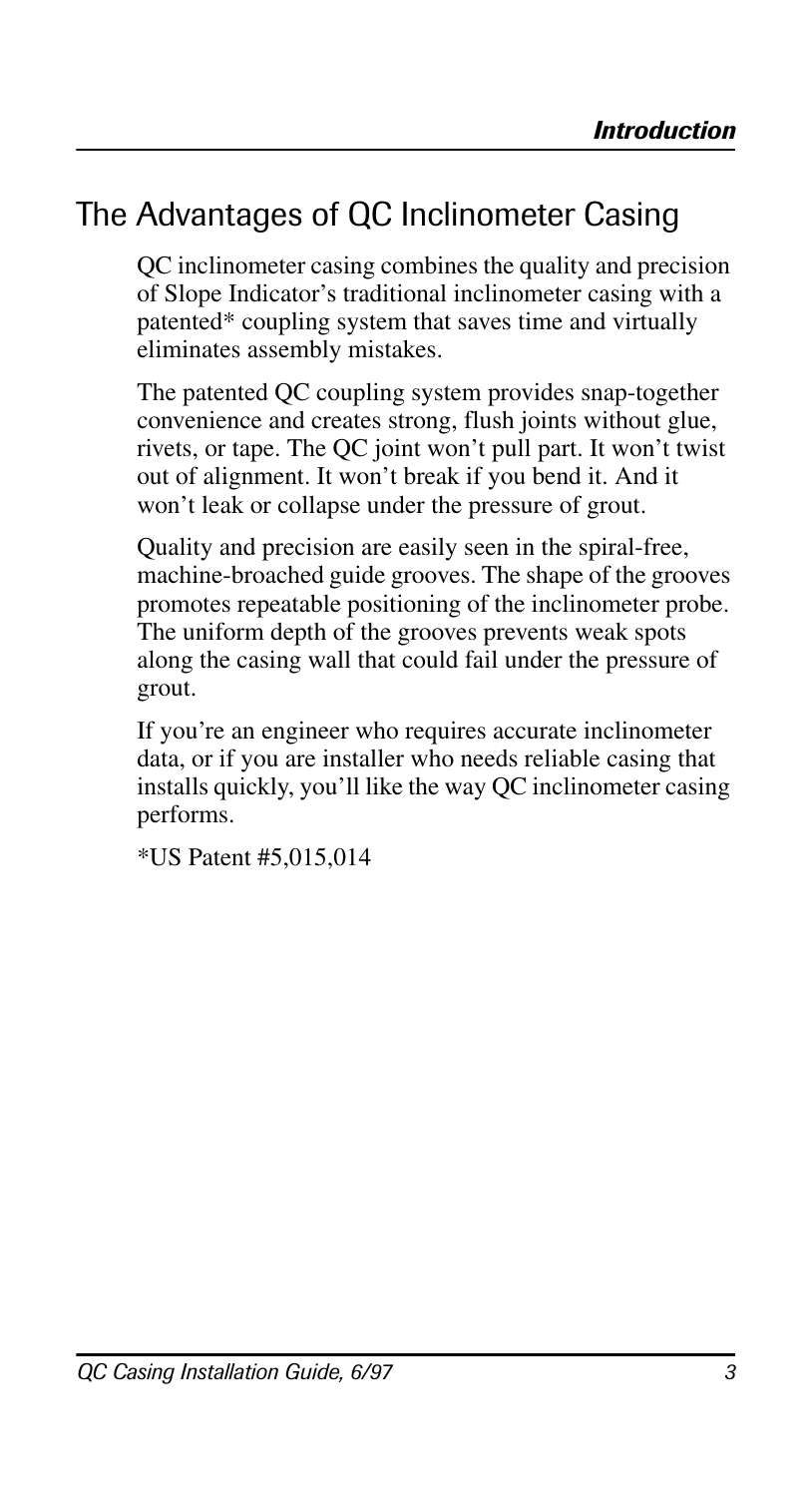## QC Casing Part Numbers

| 85 mm (3.34 inch) Casing  Part No.         |  |
|--------------------------------------------|--|
|                                            |  |
|                                            |  |
| Telescoping Section. 51150320              |  |
|                                            |  |
|                                            |  |
| Locking Cap with Padlock  51100550         |  |
|                                            |  |
|                                            |  |
| 85 mm Grout Valve, Gasket-Type 51150335    |  |
| 85 mm Grout Valve, Quick-Connect. 51150340 |  |
|                                            |  |
|                                            |  |
| 70 mm (2.75inch) Casing. Part No.          |  |
|                                            |  |
|                                            |  |
|                                            |  |
|                                            |  |
|                                            |  |
| Locking Cap with Padlock  51101550         |  |
|                                            |  |
|                                            |  |
| 70 mm Grout Valve, Gasket-Type 51150235    |  |
| 70 mm Grout Valve, Quick-Connect. 51150240 |  |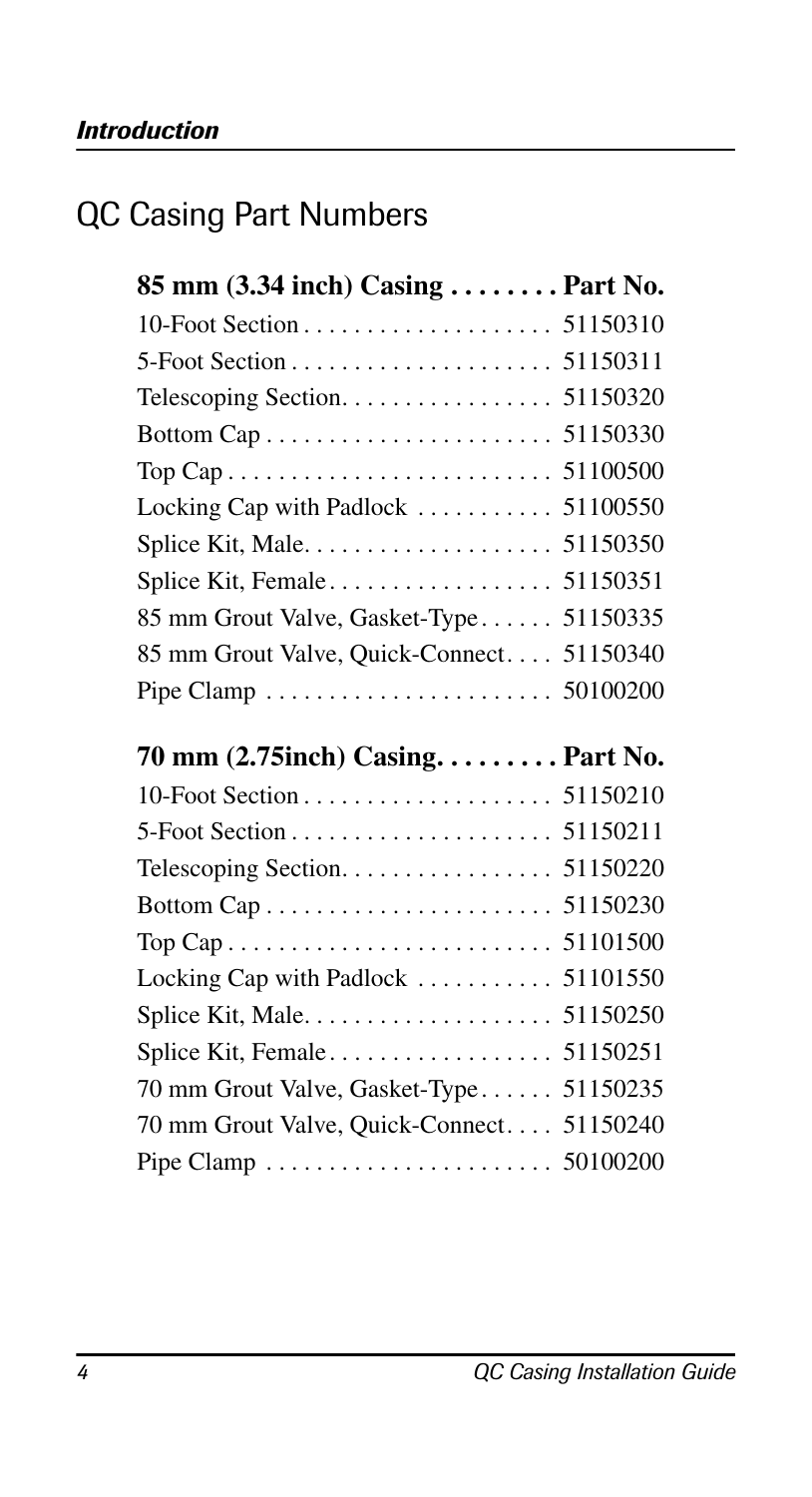## QC Casing Performance Tests

During the development of QC casing, Slope Indicator established a series of tests to quantify and improve the strength of QC coupling system. The final testing of QC casing was observed by Pacific Testing Laboratories and the results of the testing were certified in a report entitled "Engineering Review of Inclinometer Casing Strength Tests." Please contact Slope Indicator if you are interested in obtaining a copy of the PTL report.

## Pull Test

**Purpose:** To test the performance of QC casing joints under tensile loads.

**Materials:** QC casing section samples, loading frame, and NIST-traceable equipment including a calibrated hydraulic ram and pressure gauge.

**Procedure:** The casing section samples were assembled and mounted in the loading frame. The samples were loaded until the casing joints failed.

**Results:** Both 85 mm (3.34 inch) and 70 mm (2.75 inch) casing sample joints withstood 635 kg (1400 lb) of tension.

### Torque Test

**Purpose:** To test the performance of QC casing joints under twisting forces that could cause misalignment of casing grooves.

**Materials:** QC casing section samples, torque test frame with lever arm, NIST Class F traceable weights.

**Procedure:** The casing section samples were assembled and mounted in the torque test frame. The weight suspended from the lever arm was increased until the casing joints failed.

**Results:** Both 85 mm (3.34 inch) and 70 mm (2.75 inch) casing sample joints withstood 33 N.m (25 ft.lb) of torque.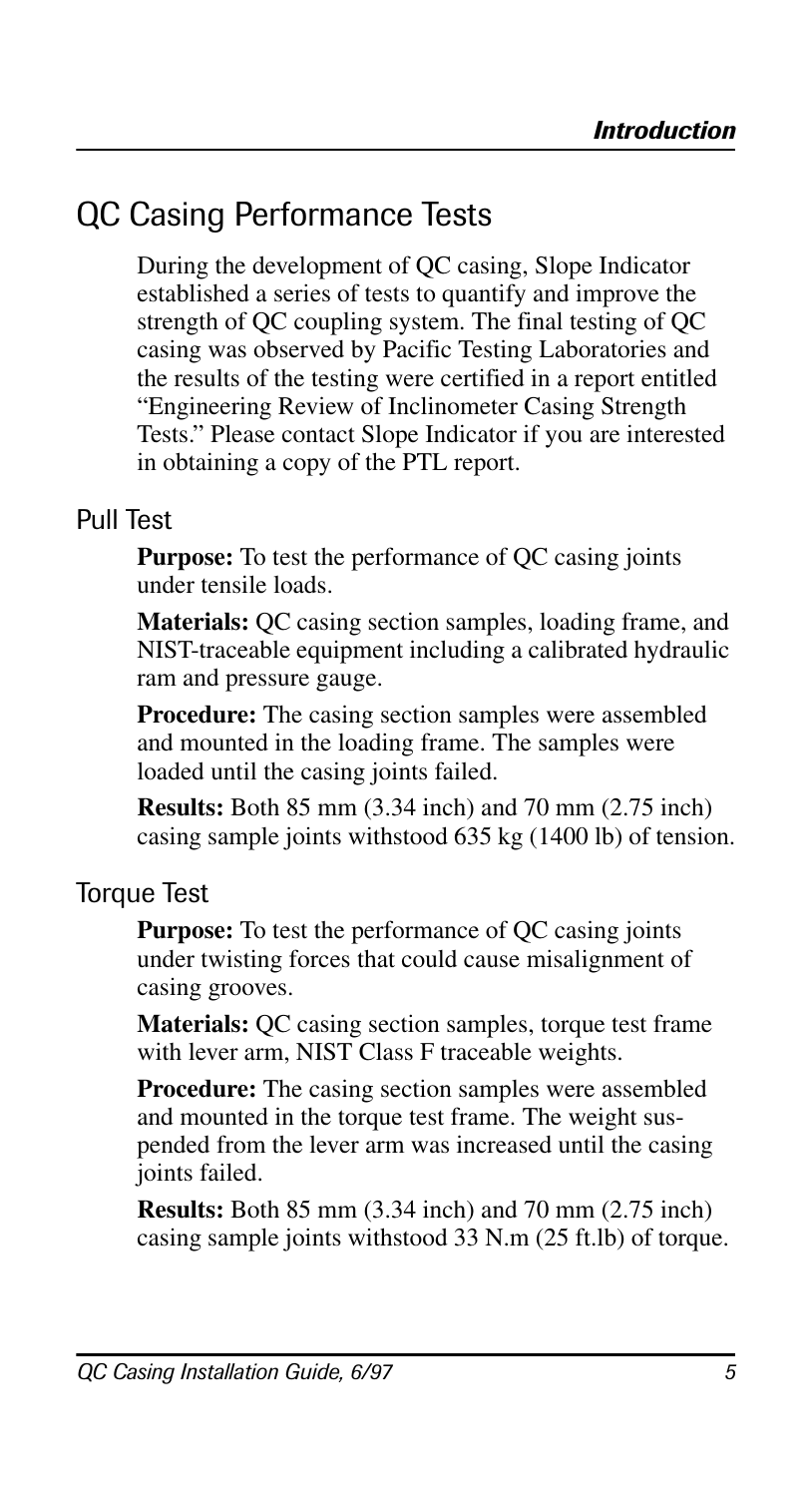## Bending Test

**Purpose:** To test the performance of QC casing joints under bending moments.

**Materials:** QC casing sections, a test frame, and NIST Class F traceable weights.

**Procedure:** Casing sections were assembled and then supported at opposite ends, with the unsupported joint in the middle. Weights were suspended from the casing sections on both sides of the joint to create a bending moment across the joint. Weight was then increased until the joint failed.

**Results:** Both 85 mm (3.34 inch) and 70 mm (2.75 inch) casing joints withstood a bending moment of 186 N.m (140 ft.lb).

#### Pressure Test

**Purpose:** To test the O-ring seals and the collapse strength of the QC joint by subjecting them to compressive forces.

**Materials:** QC casing sections, a water-filled pressure vessel, and an NIST-traceable pressure gauge.

Procedure: Casing sections were assembled and placed in the pressure vessel, which was designed to apply pressure to the casing wall and joint, but not to casing ends, which were left open to atmosphere. Water pressure was increased until the casing failed.

**Results:** The 85 mm (3.34 inch) casing joints withstood a minimum of 12.4 bar (180 psi). The 70 mm (2.75 inch) casing joints withstood 16.5 bar (240 psi).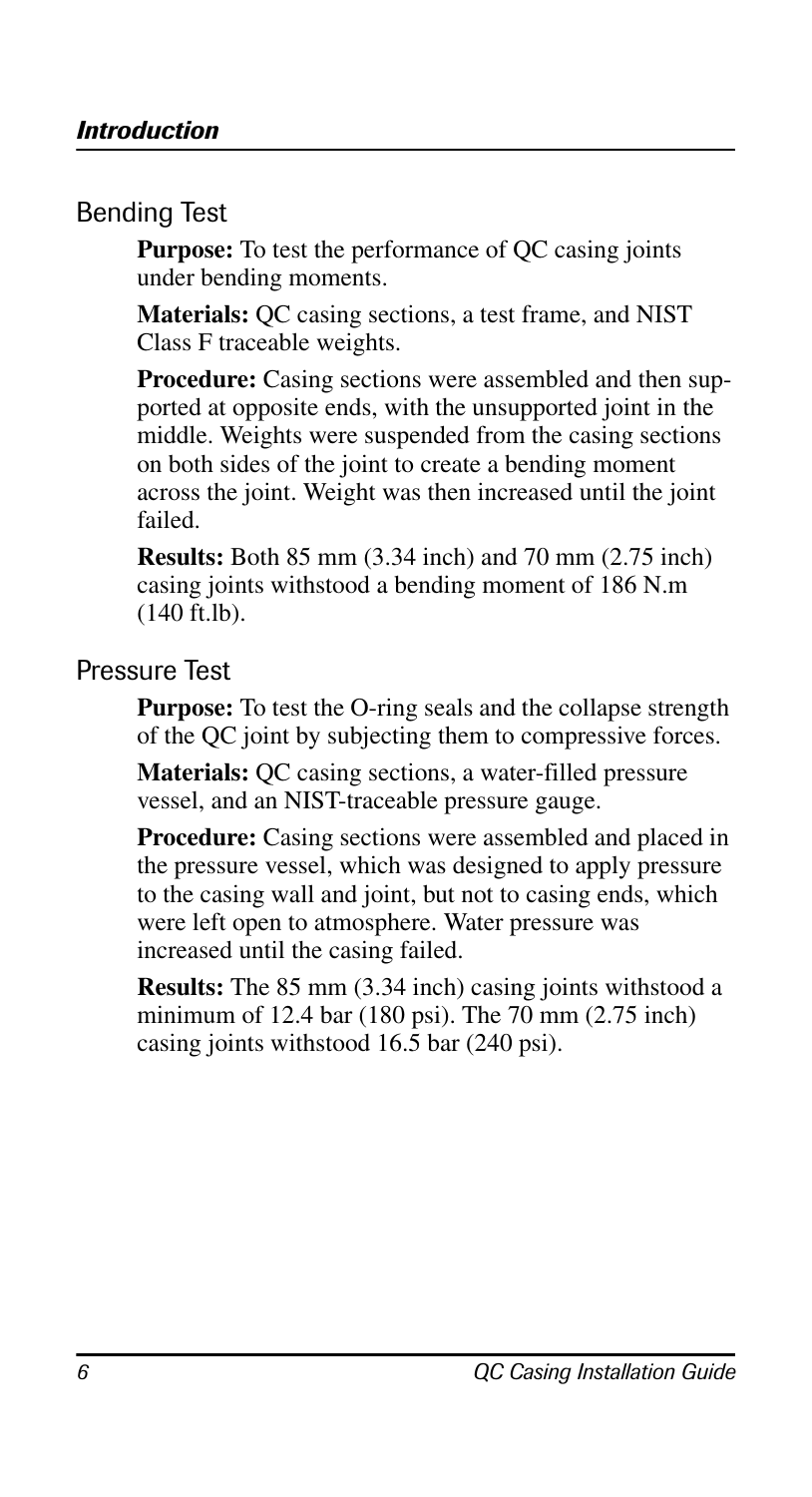# *Assembling QC Casing*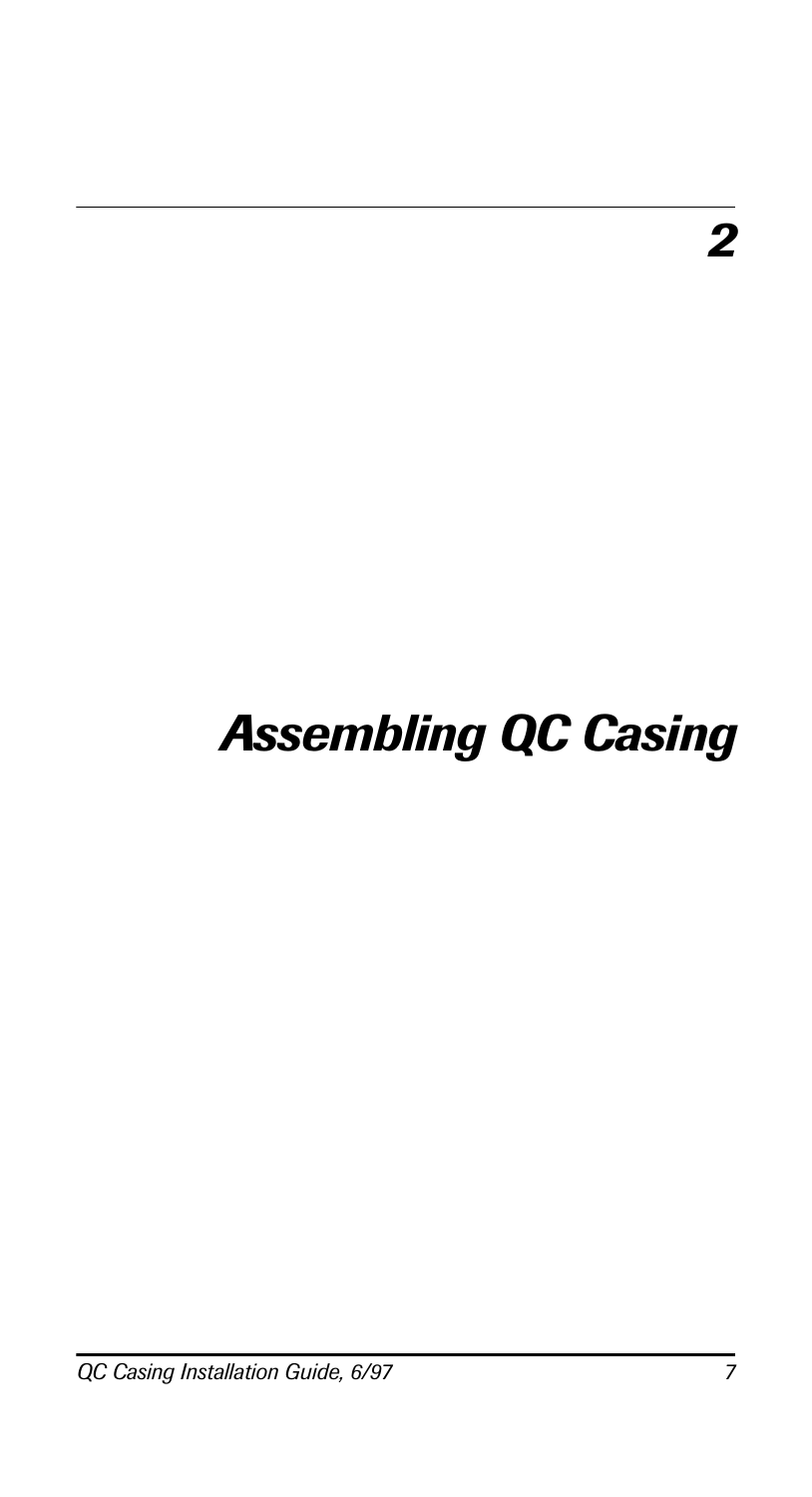Notes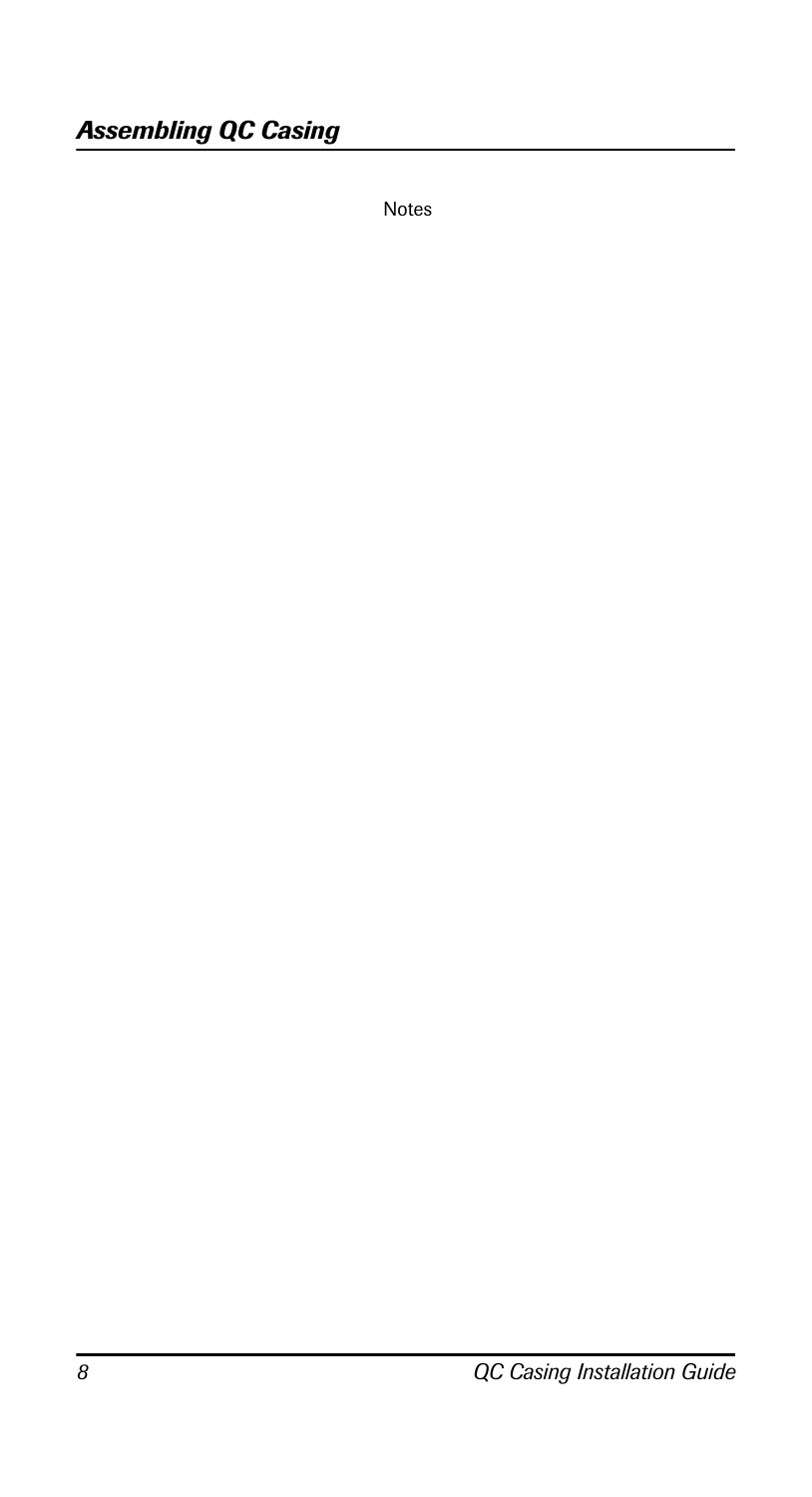## Assembling QC Casing

## QC Casing Sections

Each section of casing has a male end with an alignment key, an O-ring, and a lock ring, and a female end with a keyway. It takes about 30 pounds to snap two sections of casing together.



The O-ring and lock-ring are greased at the factory and protected by a cap. At assembly time, remove the cap and check that the O-ring and lock ring are still greased. Be sure to keep casing ends clean.

## Installing a Bottom Cap or Grout Valve

- **1.** Remove protective cap.
- **2.** Place bottom cap or grout valve on ground with male end up.
- **3.** Push female end of casing section onto bottom cap or grout valve. You will hear a "snap" as the lock ring is seated.

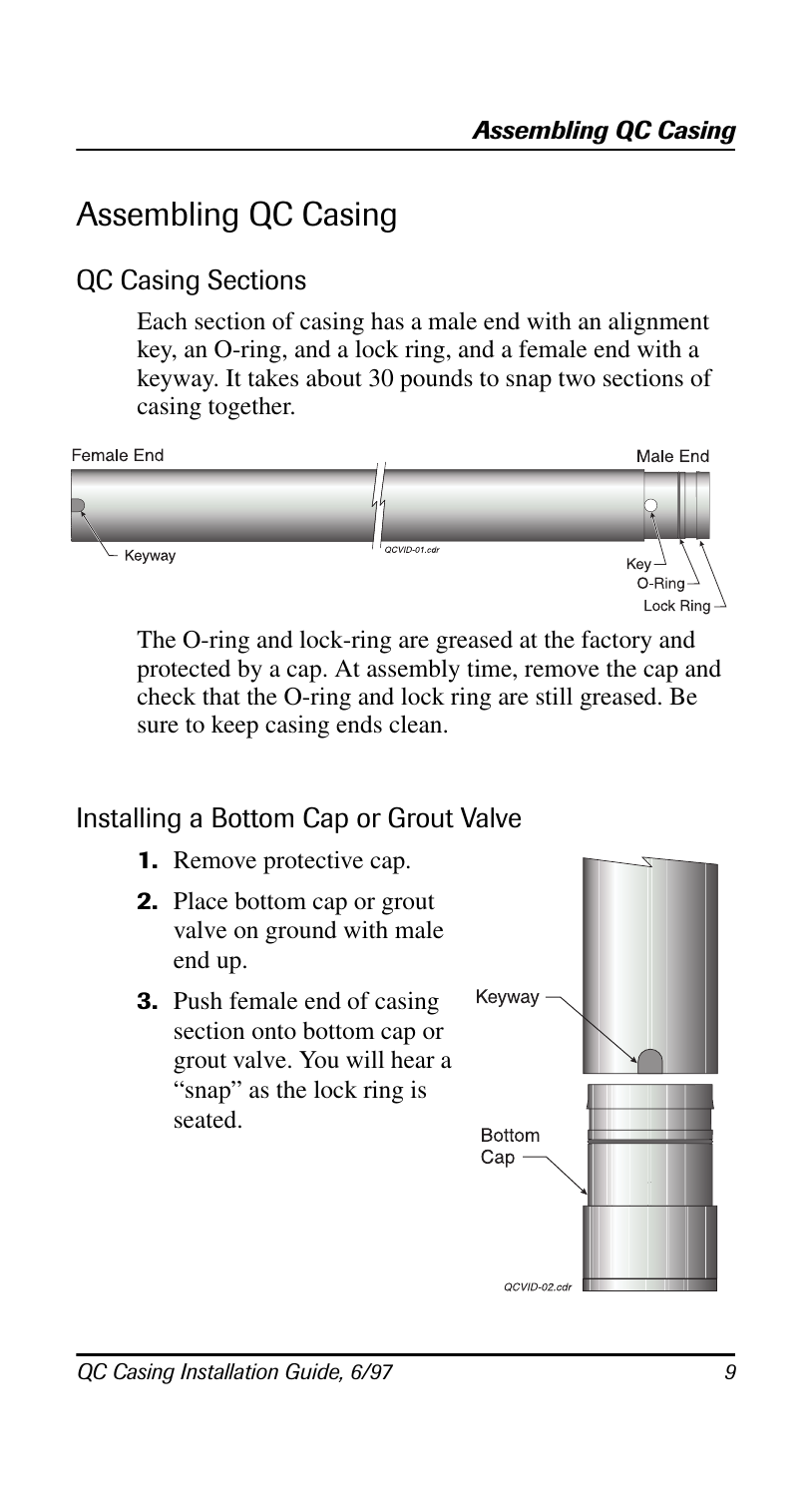## Assembling Casing Sections

- **1.** Remove protective caps and check that O-ring and lock ring are greased.
- **2.** Align the key and keyway of the two sections.
- **3.** Push the sections together until the joint snaps closed. If the O-ring is caught in the keyway, pull the sections apart and start again.



## Speed Hint

You may find this alternative assembly procedure easier:

- **1.** Push the sections together until the end of the casing touches the alignment key.
- **2.** Turn the casing into alignment.
- **3.** Snap the joint closed.

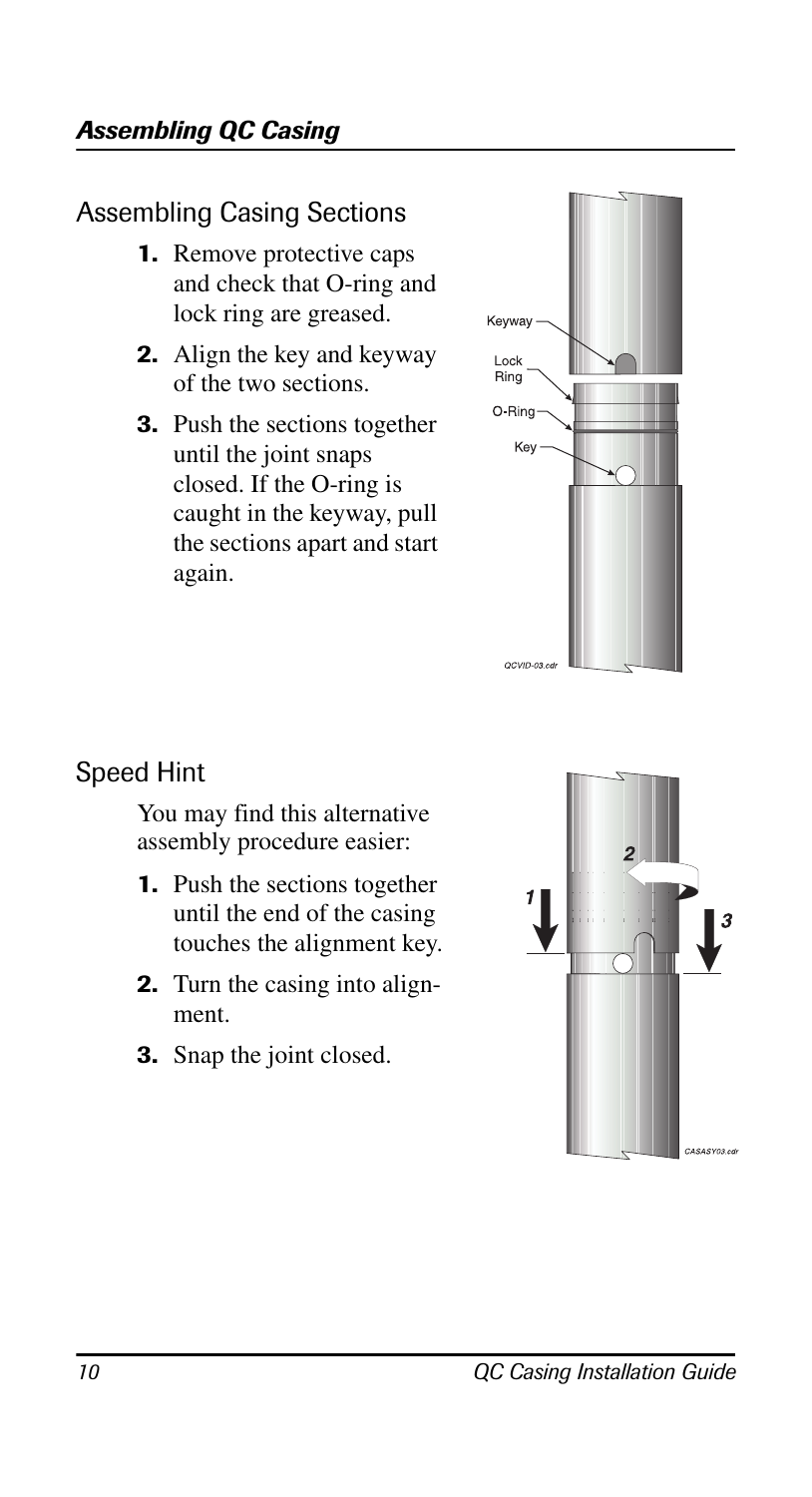## Assembling Telescoping Sections

Each QC telescoping section allows six inches of compression or extension. The sliding sleeves of the section are equipped with QC ends, allowing the telescoping section to be inserted between two QC casing sections.

To accommodate settlement, the telescoping sections should be installed with sleeves extended. Use one rivet to hold each sleeve. Place the rivet about 1/2 inch from the edge of the section body and aligned with the key and keyway (see drawing on the next page). To counter buoyancy, be sure to apply a down force to the bottom of the casing. The single rivets may not hold if you apply a down force from the top.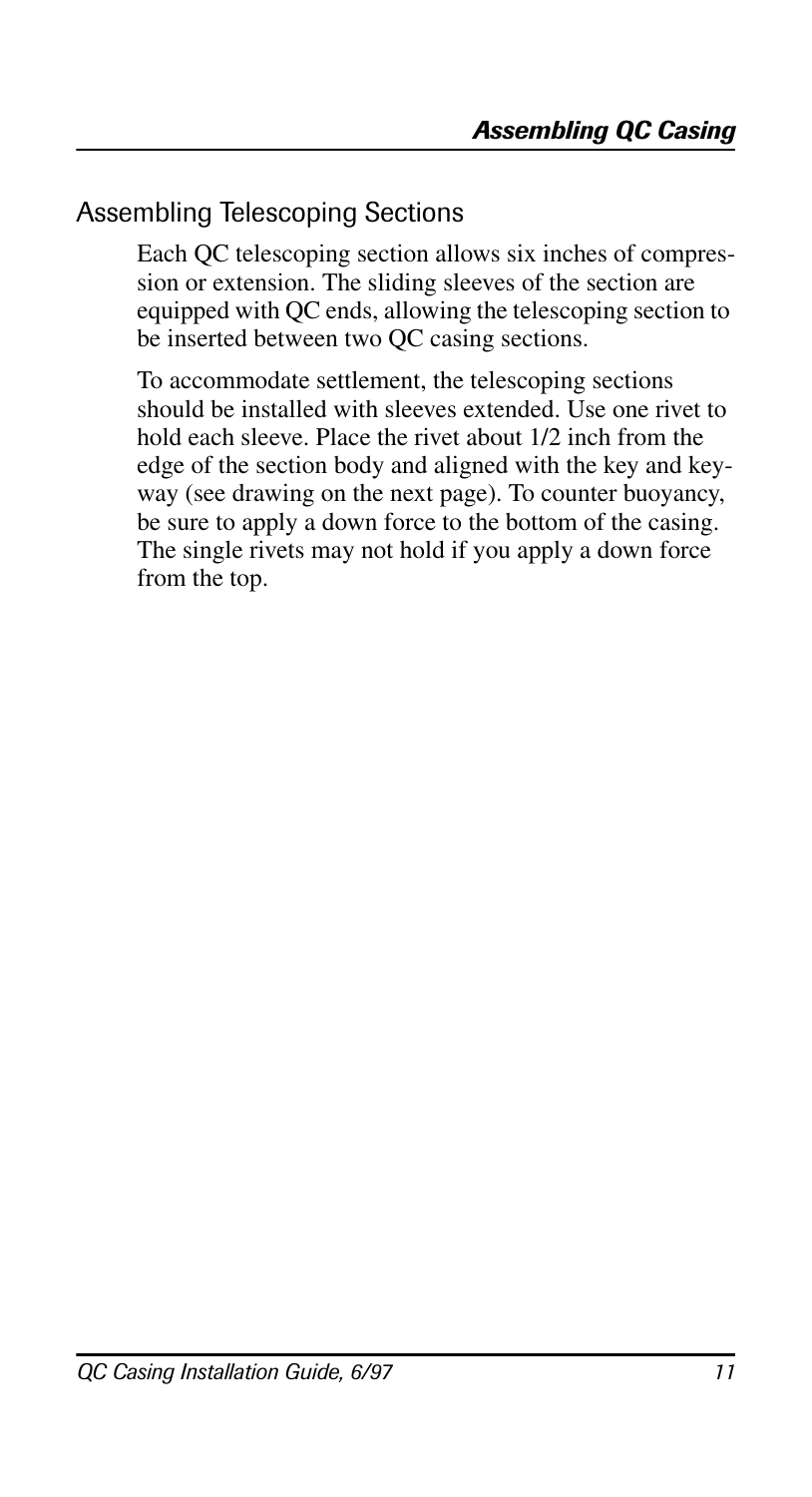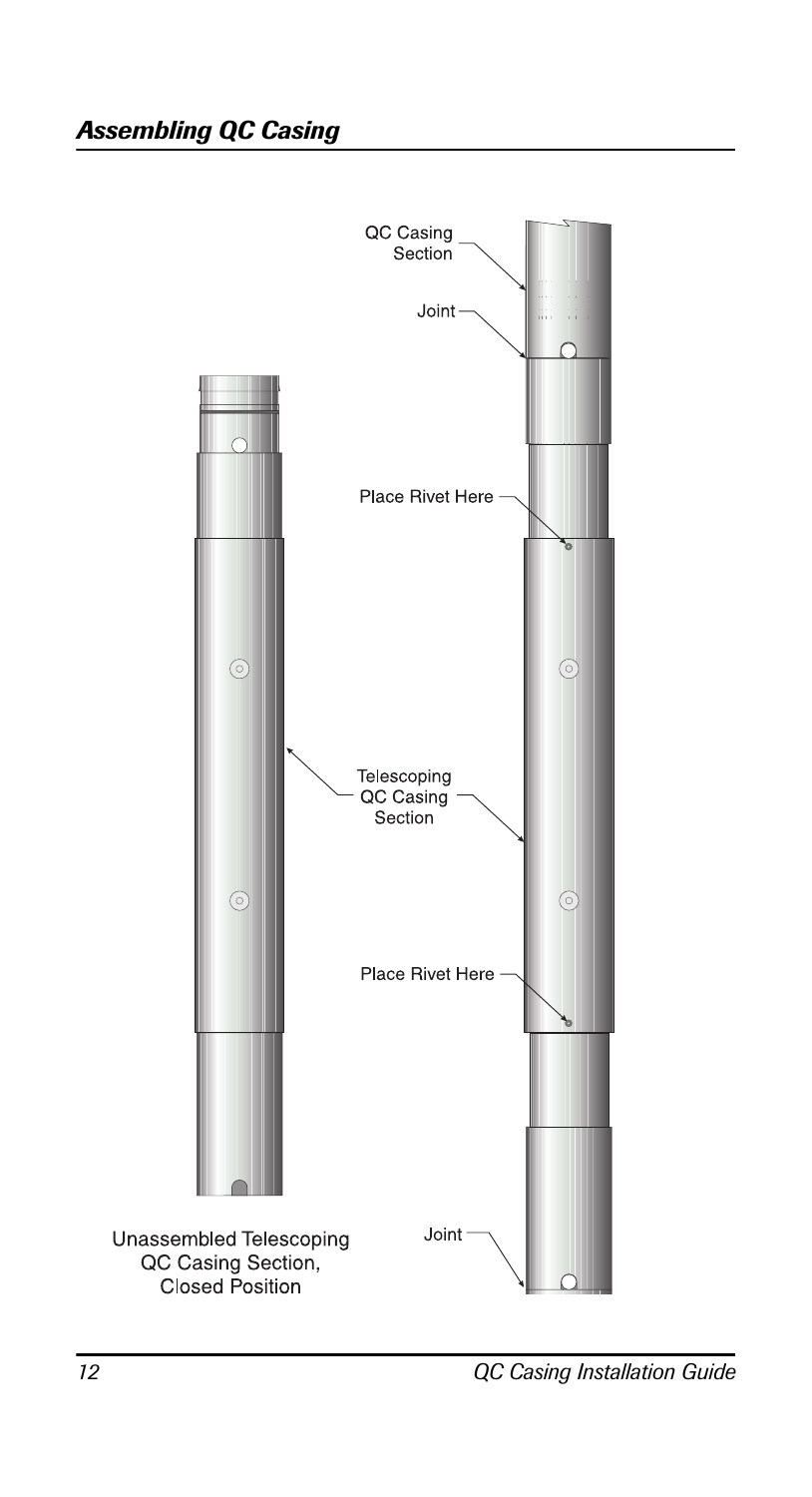## Taking Apart QC Casing

- **1.** Use a hacksaw to cut the casing. Start cutting just below the alignment key. End the cut about 3½ to 4 inches above the joint as shown in the drawing. Cut through the first layer of casing only. Do not allow cuts to intersect.
- **2.** Pry the casing loose, starting at the key. Then bend the casing until you can remove it.



## Reassembling QC Casing

- **1.** Remove burrs and rough edges.
- **2.** Glue and rivet the reassembled joint. Place rivets at 90 degree intervals around the joint, starting the first rivet just above the keyway.
- **3.** Seal the entire joint with tape.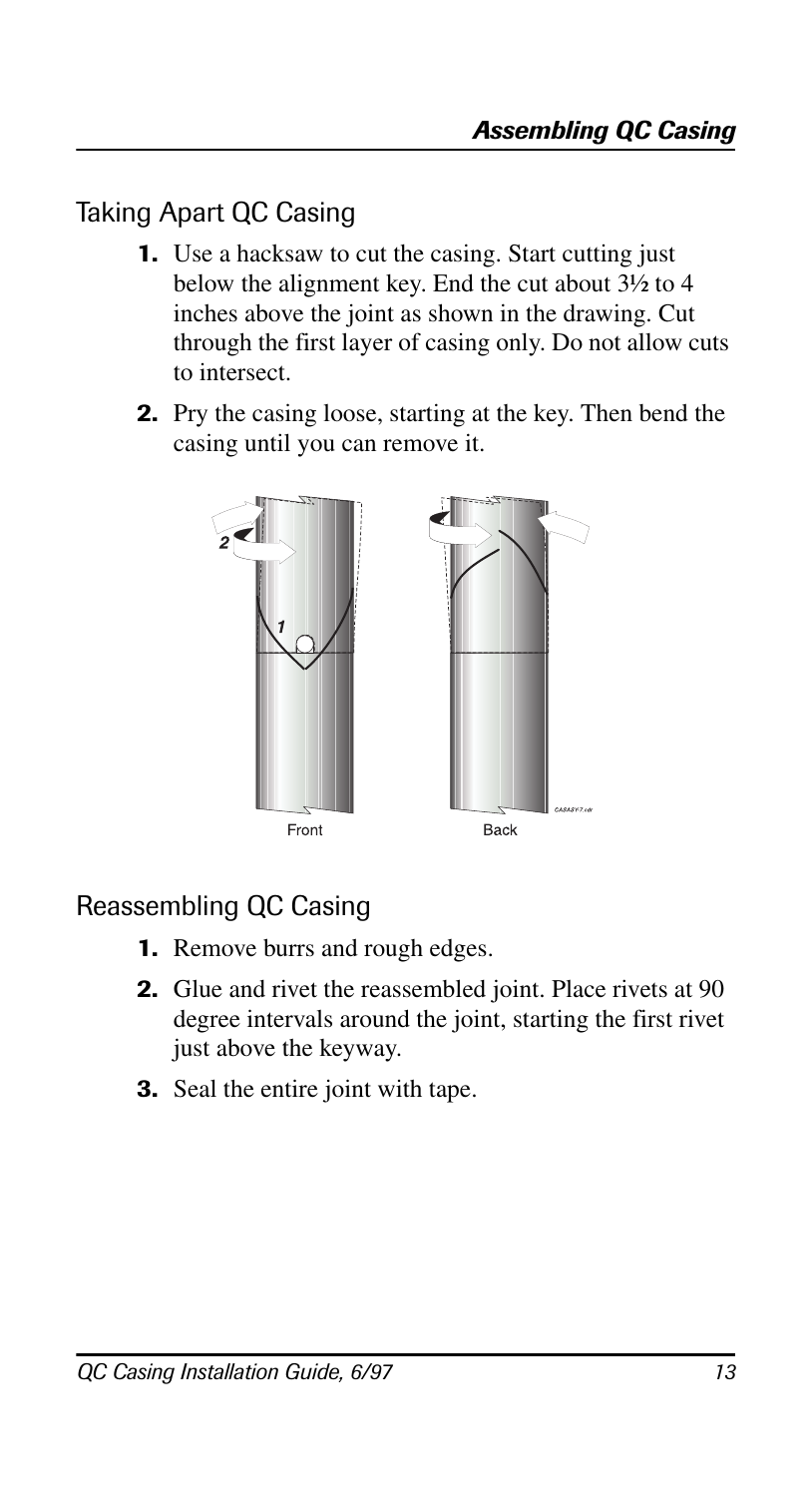## Splicing QC Casing

Damaged QC casing can be repaired using a QC casing splice kit. Splice kits include a male or female coupling, self-tapping screws, and vinyl tape. You will need a hacksaw, drill, and screwdriver.

- **1.** Cut off damaged casing. Remove burrs.
- **2.** Slide the splice coupling onto the end of the casing and align it with the grooves in the casing.
- **3.** Drill holes in the casing using the pre-drilled holes on the splice coupling as a guide. Use drill size 5/32" or 4.0 mm on self-tapping screws.
- **4.** Insert the self-tapping screws into the pre-drilled holes and screw them into the casing.
- **5.** Seal the joint with vinyl tape.
- **6.** The casing section now has a good QC end and can be used normally.





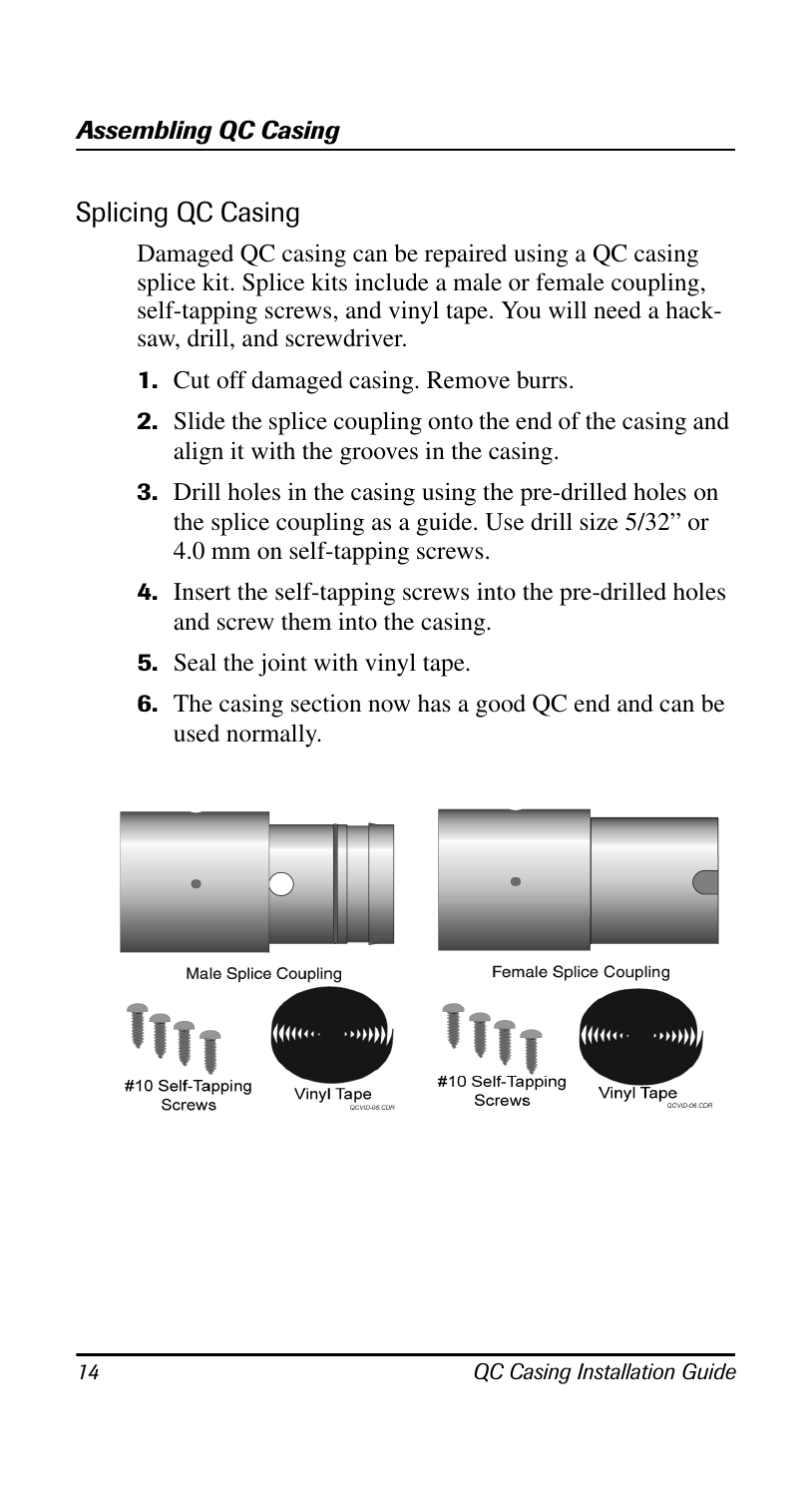# *Installing QC Casing*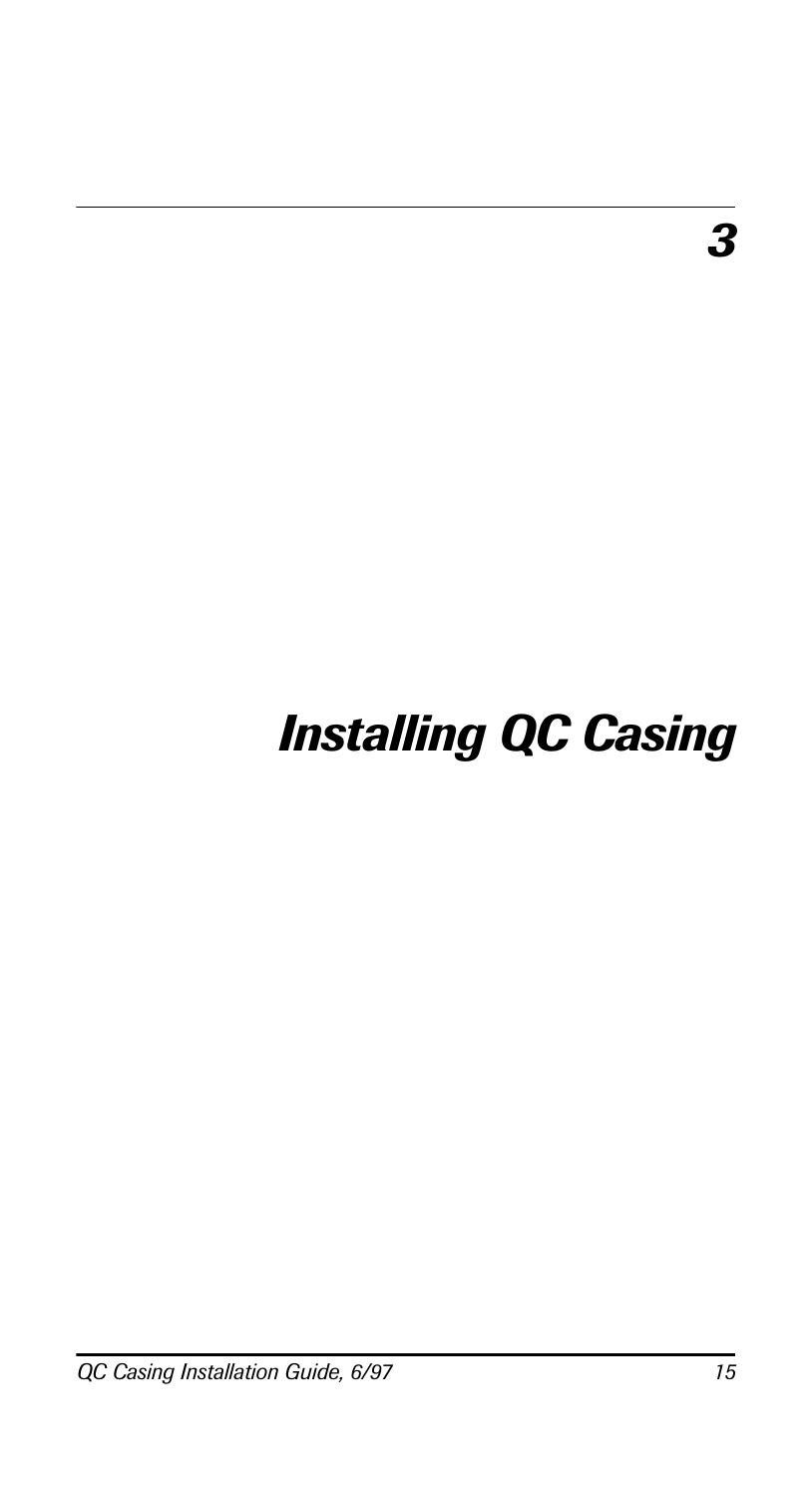Notes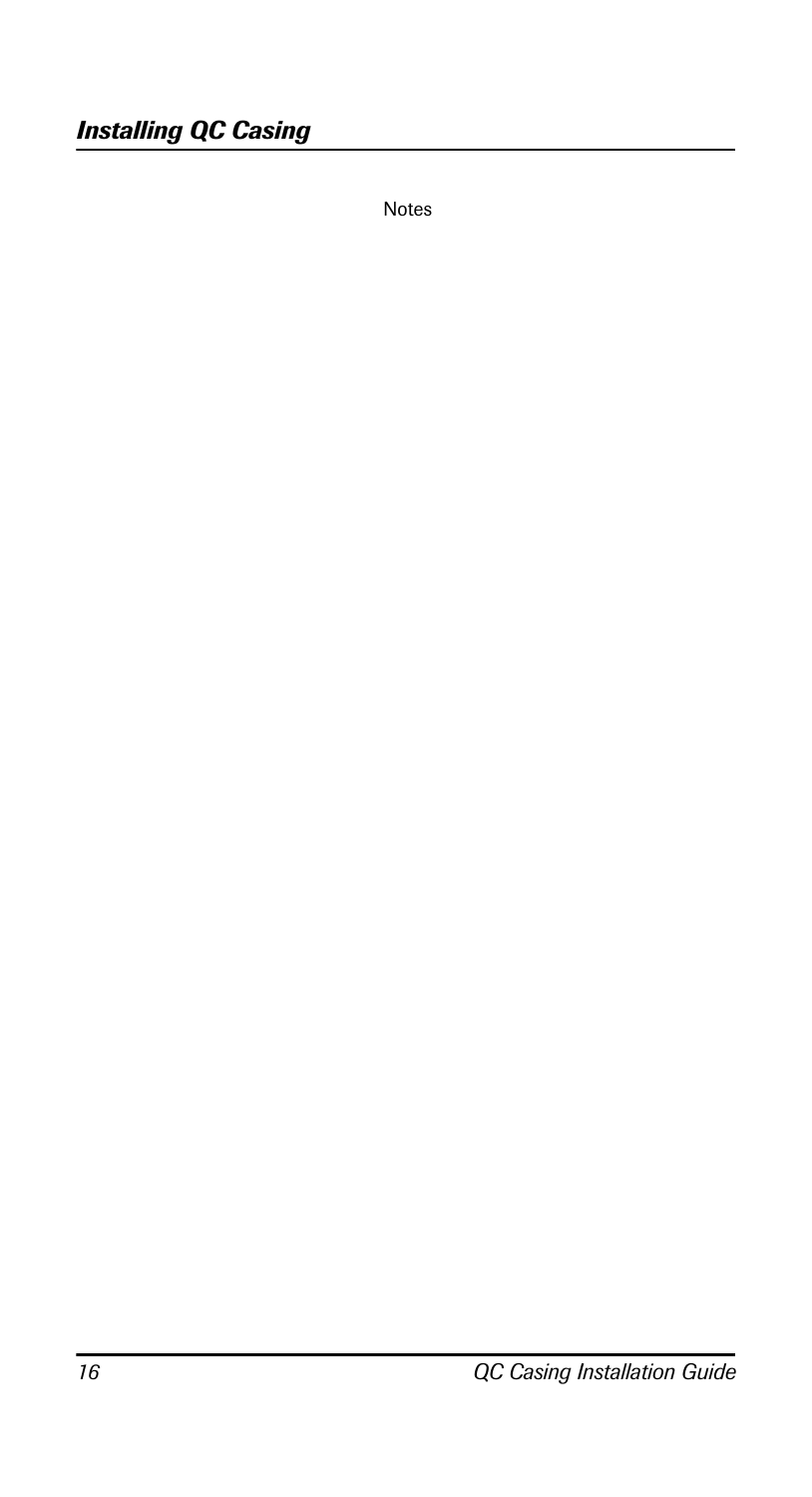## Installation Concerns

## How to Store Casing

Casing should be supported evenly so that it does not warp or bend during storage. In the field, keep casing in the shade, if possible, since prolonged exposure to the heat of direct sunlight can cause deformation.

### Check Borehole Depth

Check the depth of the borehole before you begin installing the casing. Also consider that grout valves or external weights may require a deeper borehole.

#### Align Grooves with Direction of Movement

It is important to align one set of casing grooves with the expected direction of movement (see drawing below). A guide line is printed on the casing to help you maintain this orientation.

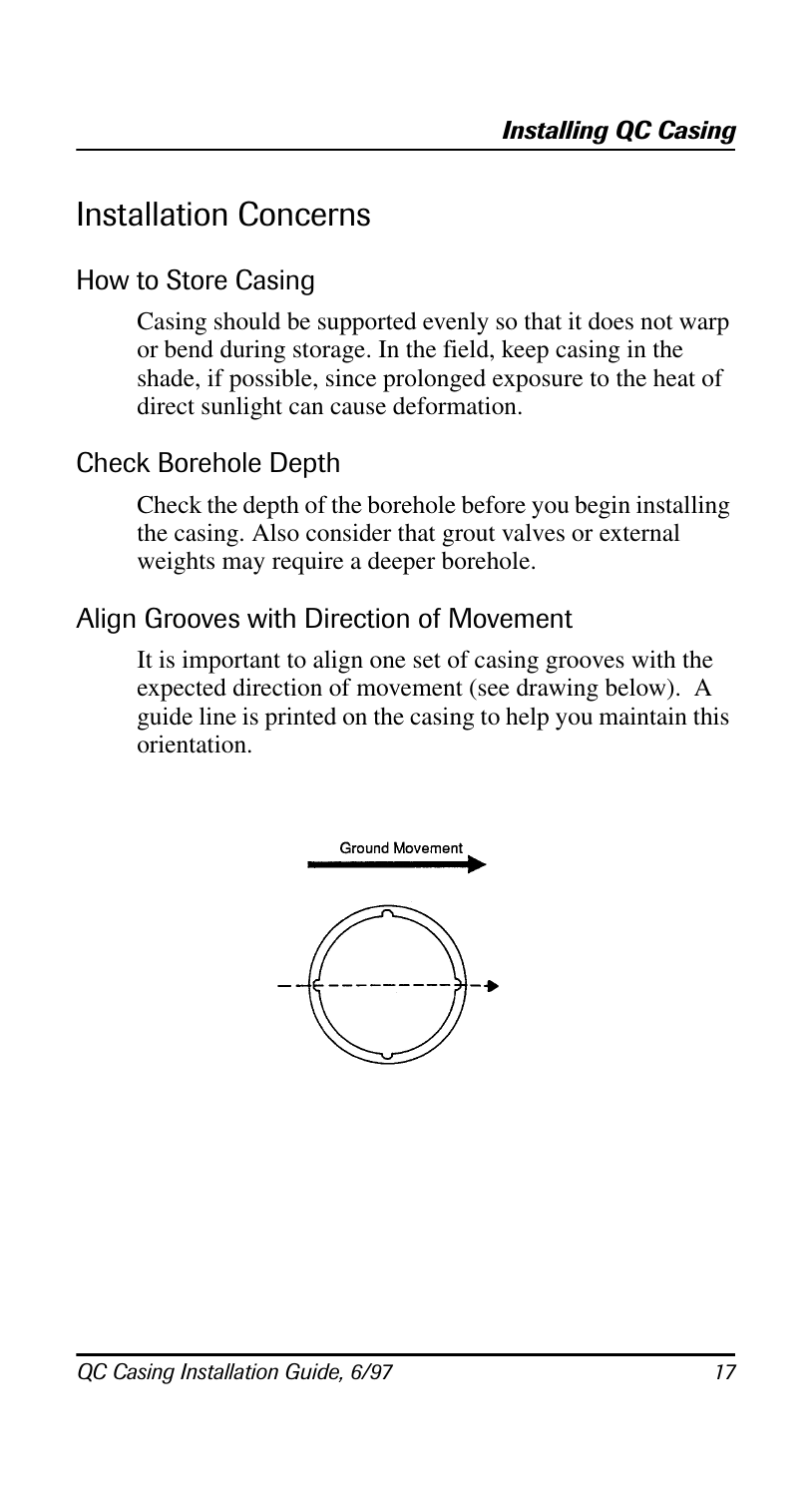## Using Pipe Clamps

Use pipe clamps to hold the casing at the borehole collar while you add the next section of casing. In dry boreholes or in situations where down hole problems seem likely, rig a safety line to provide extra security and a way to retrieve the casing, if necessary.

- **1.** Attach Clamp A to the top of the first section of casing. Lower the casing into the borehole until the clamp rests on the borehole collar.
- **2.** Attach Clamp B to the top of the next section. After you snap the new section onto the casing, remove Clamp A and lower the new section into the borehole until Clamp B rests on the borehole collar.
- **3.** Now attach Clamp A to the next section of casing, make the joint and lower it into the borehole. Continue alternating Clamp A and clamp B on successive sections of casing.

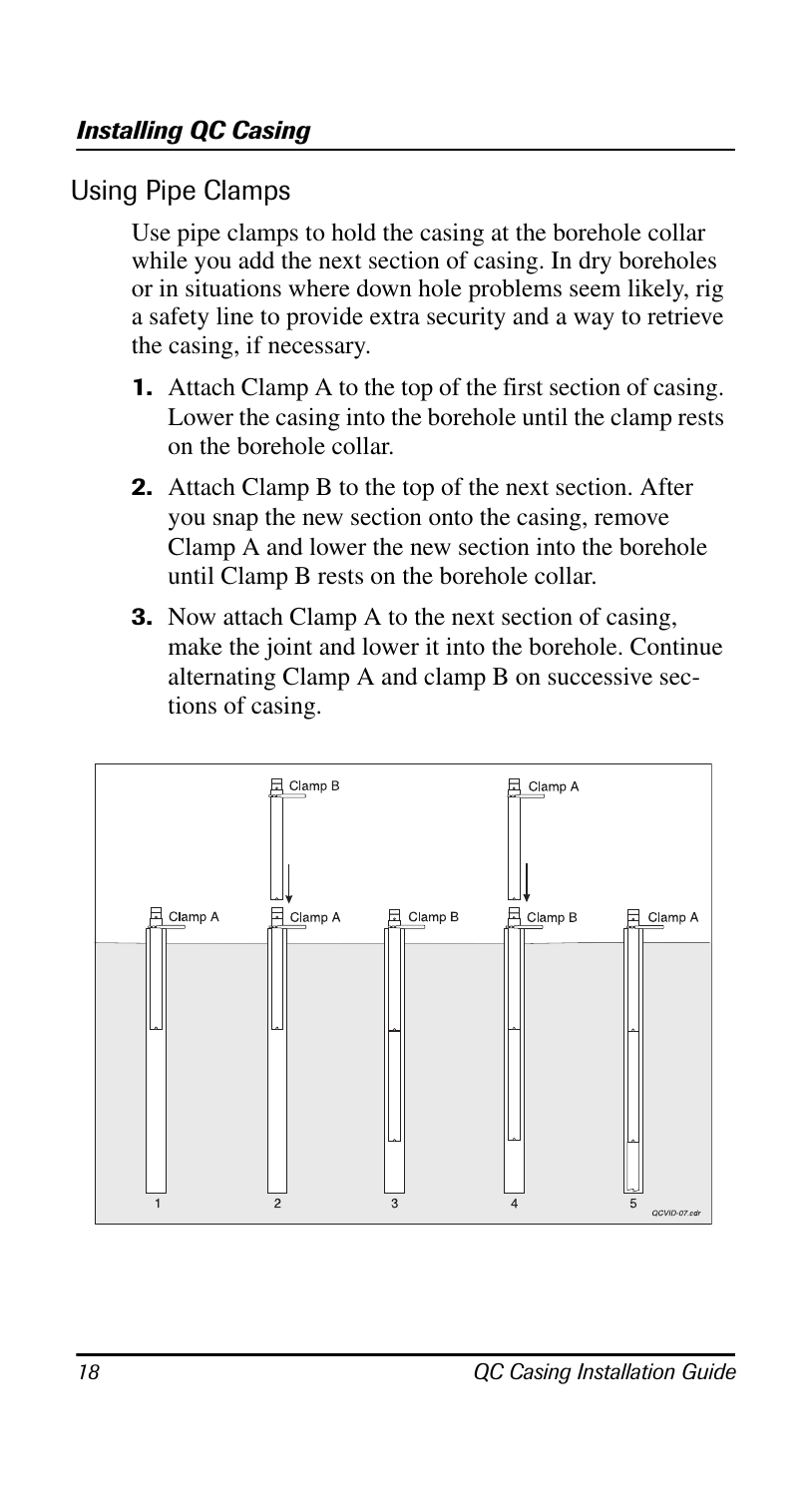## Casing Buoyancy

Casing will float in water-filled boreholes, so you must fill it with water to install it down hole. However, when you pump grout into the borehole, the water-filled casing becomes buoyant again, because the grout is denser than water.

To counter this buoyancy, you should apply a down force at the bottom of the casing. You can lower a steel pipe to the bottom of the casing or you can suspend a non-retrievable weight from the bottom of the casing when you install it. A suspended weight requires a deeper borehole and may require use of a safety line.

Note that a down force applied at the top of the casing is likely to distort the casing profile. For this reason, we recommend that you do not park a drill rig over the casing or apply any other top-down method of counteracting buoyancy.

### Grouting

You will need a mixer, a grout pump, a pipe or hose for delivering the grout, and optionally, a grout valve installed in the bottom section of the casing. We recommend that you do not mix the grout by hand. We also recommend that you do not use a water pump to place the grout, since pumping grout would damage it.

Properly mixed grout should be free of lumps. It has to be thin enough to pump but thick enough to set in a reasonable length of time. If the mixture is too watery, it will shrink excessively, leaving the upper portion of the borehole ungrouted. Also, avoid the use of admixtures and grouts that cure at high temperature since these may damage the casing.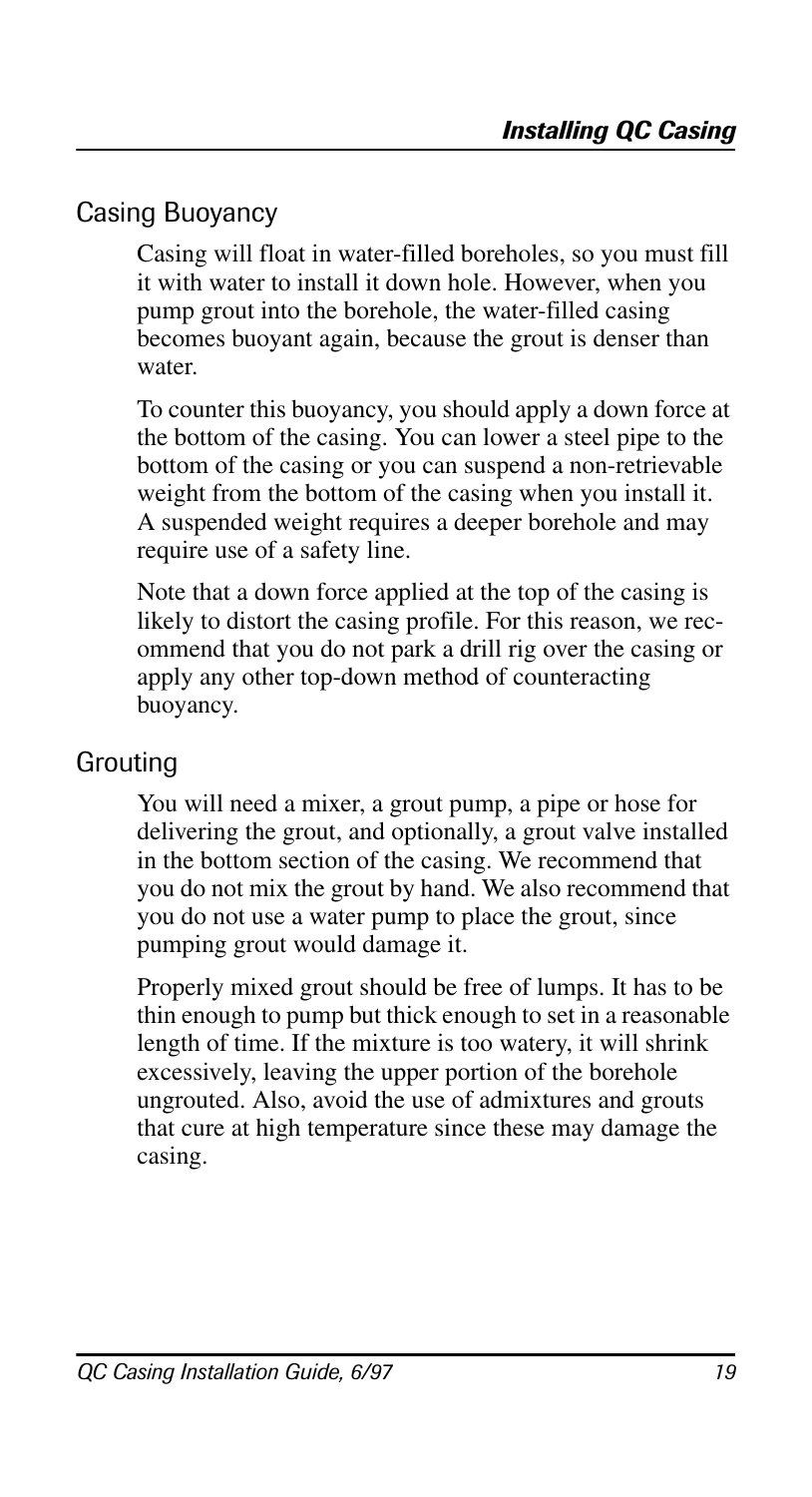## Grouting continued

Ideally, the grout should be mixed to match the strength and deformation characteristics of the ground around the borehole. In practice, the main consideration is to use a grout that allows the casing to move with the surrounding soil.

If you have no other guidance, try one of the following "general purpose" mixtures. The compressive strength of these mixtures is about 500 lb/ft<sup>2</sup> at a 28 day cure time. The bentonite mixture swells to seal the borehole, but the lime mixture does not.

| <b>Bentonite-Cement Grout</b>                         |               |         |  |
|-------------------------------------------------------|---------------|---------|--|
| Materials                                             | Weight        | Percent |  |
| <b>Portland Cement</b>                                | 94 lb (1 bag) | 15%     |  |
| Bentonite*                                            | 39 lb         | 6%      |  |
| Water                                                 | 75 gallons    | 79%     |  |
| *Mix bentonite with water first, then with the cement |               |         |  |

| <b>Lime-Cement Grout</b> |                  |                 |  |
|--------------------------|------------------|-----------------|--|
| <b>Materials</b>         | Weight           | Percent         |  |
| <b>Portland Cement</b>   | 94 lb (1 bag)    | 15%             |  |
| <b>Hydrated LIme</b>     | 150 lb           | 33%             |  |
| Water                    | 25 to 30 gallons | 46 <sub>%</sub> |  |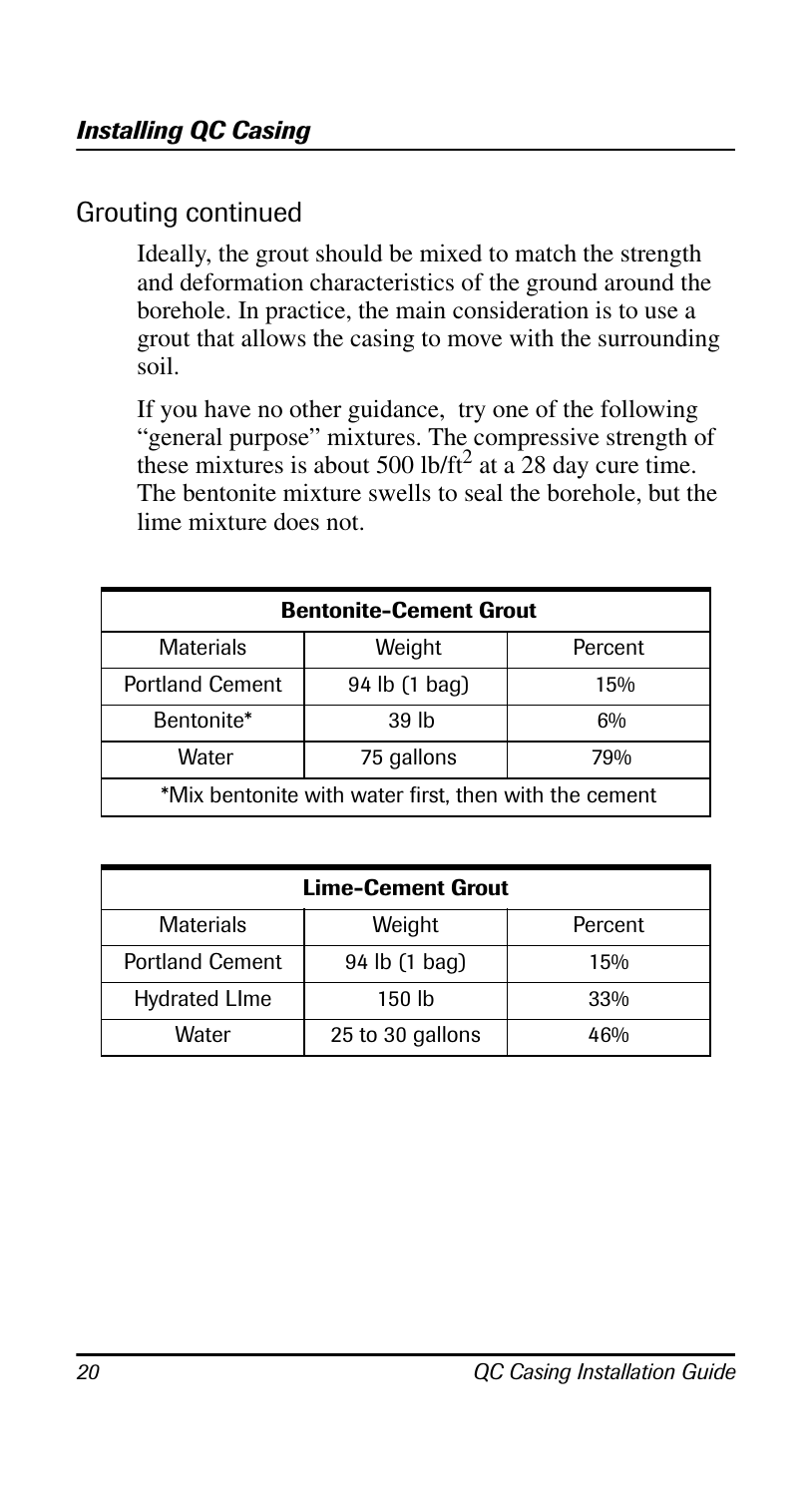## Installation Methods

## Pre-Grouting the Borehole

- **1.** Clear the borehole of debris. Check the borehole depth. Lower the grout pipe to the bottom of the borehole. Pump in the grout and then retrieve the grout pipe.
- **2.** Attach the bottom cap to the bottom section of casing.
- **3.** Install casing to the specified depth. Keep casing filled with water to counteract buoyancy.
- **4.** Lower a steel bar or drill pipe to the bottom of the casing to counteract buoyancy. Allow the grout to set. Later, top off the borehole with grout and install a protective cover.

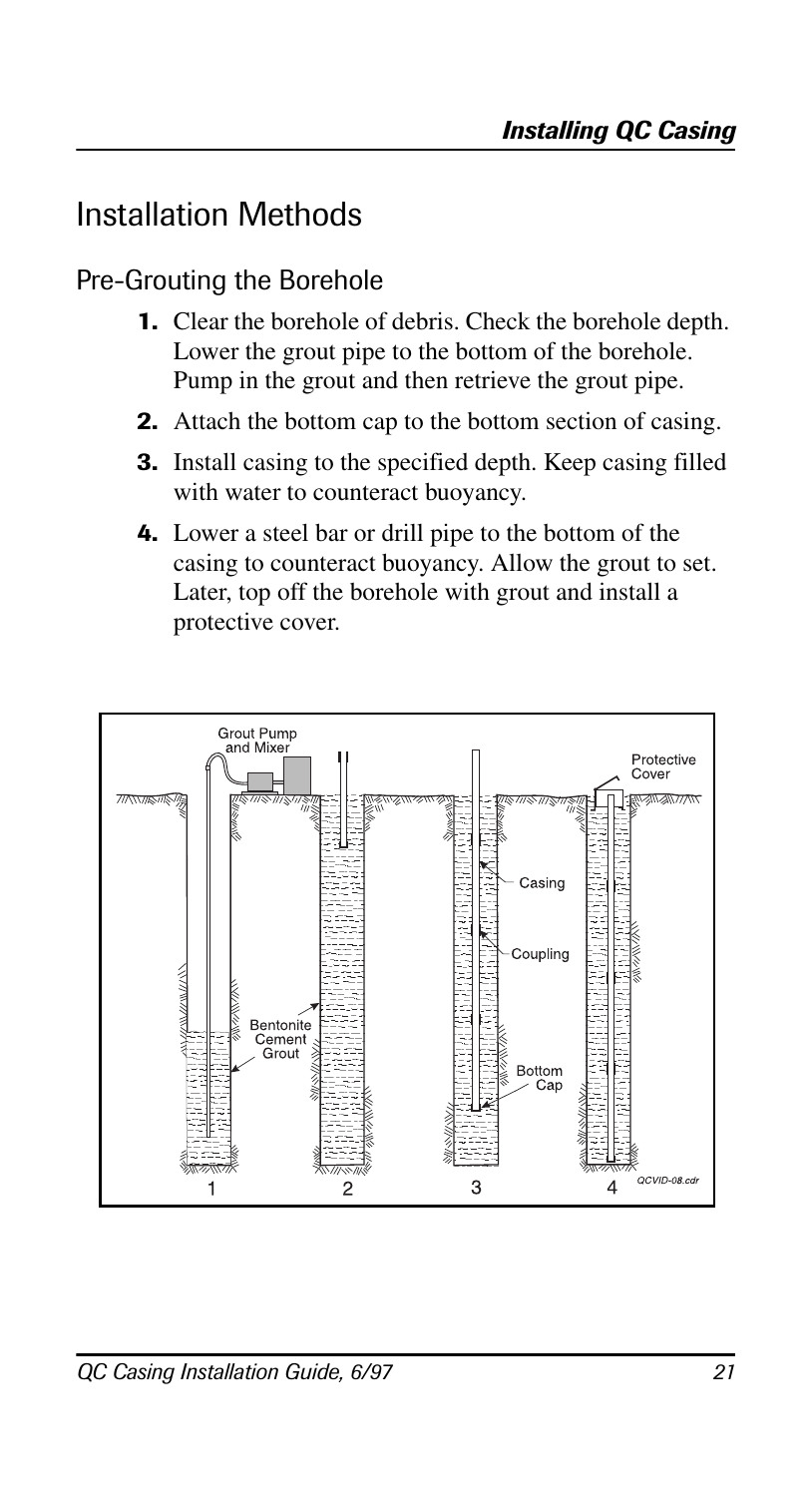## Using an External Grout Pipe

This method is used in boreholes that have room for a grout pipe (or hose) in the annulus between the casing and the borehole wall.

- **1.** Clear the borehole of debris. Check the borehole depth. Attach bottom cap. Attach grout hose, if used.
- **2.** Install casing to the specified depth. Lower pipe to the bottom of the casing to counteract buoyancy. Cap the casing to prevent entry of grout.
- **3.** Lower the grout pipe to the bottom of the borehole and pump in grout. You may have to "jet" the pipe into place by pumping a mixture of grout and water. Then pump in grout and retrieve the grout pipe.
- **4.** Allow the grout to set. Later, top off the borehole with grout and install a protective cover.

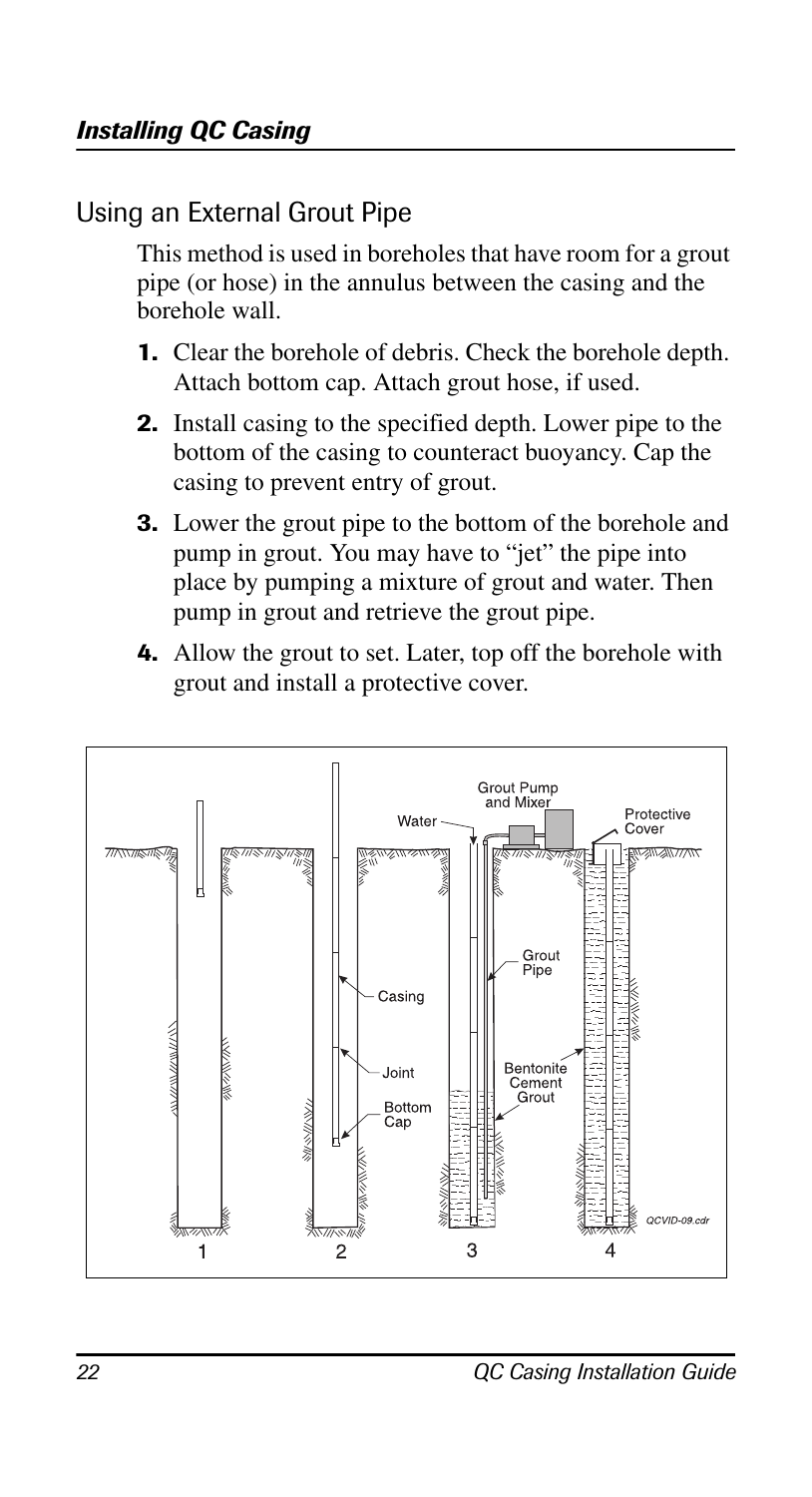## Using a Grout Valve

Grout valves are used when casing is installed in small diameter boreholes that do not allow use of an external grout pipe. The grout valve is a one-way valve installed in the bottom cap of the casing. A grout pipe is lowered through the casing to mate with the grout valve and deliver grout.

Grout valves add about two feet to the effective length of the casing, so the borehole should be about two feet deeper to compensate.

#### Types of Grout Valves

Grout valves are illustrated on the next page.

The gasket-type grout valve couples with the grout pipe via a straight pipe with a rubber gasket at its base. The grout pipe is lowered onto the grout valve rest on the gasket. This prevents grout from entering the casing. However, when the grout pipe is withdrawn, grout spills out of the pipe into the casing and must be flushed out with water.

The quick-connect grout valve has a quick connect fitting that mates with another quick-connect fitting that is attached to the grout pipe. When the grout pipe is withdrawn, very little grout leaks into the casing. However, as you are retrieving the pipe, you must be careful not to spill grout into the casing, since you will have to flush it out.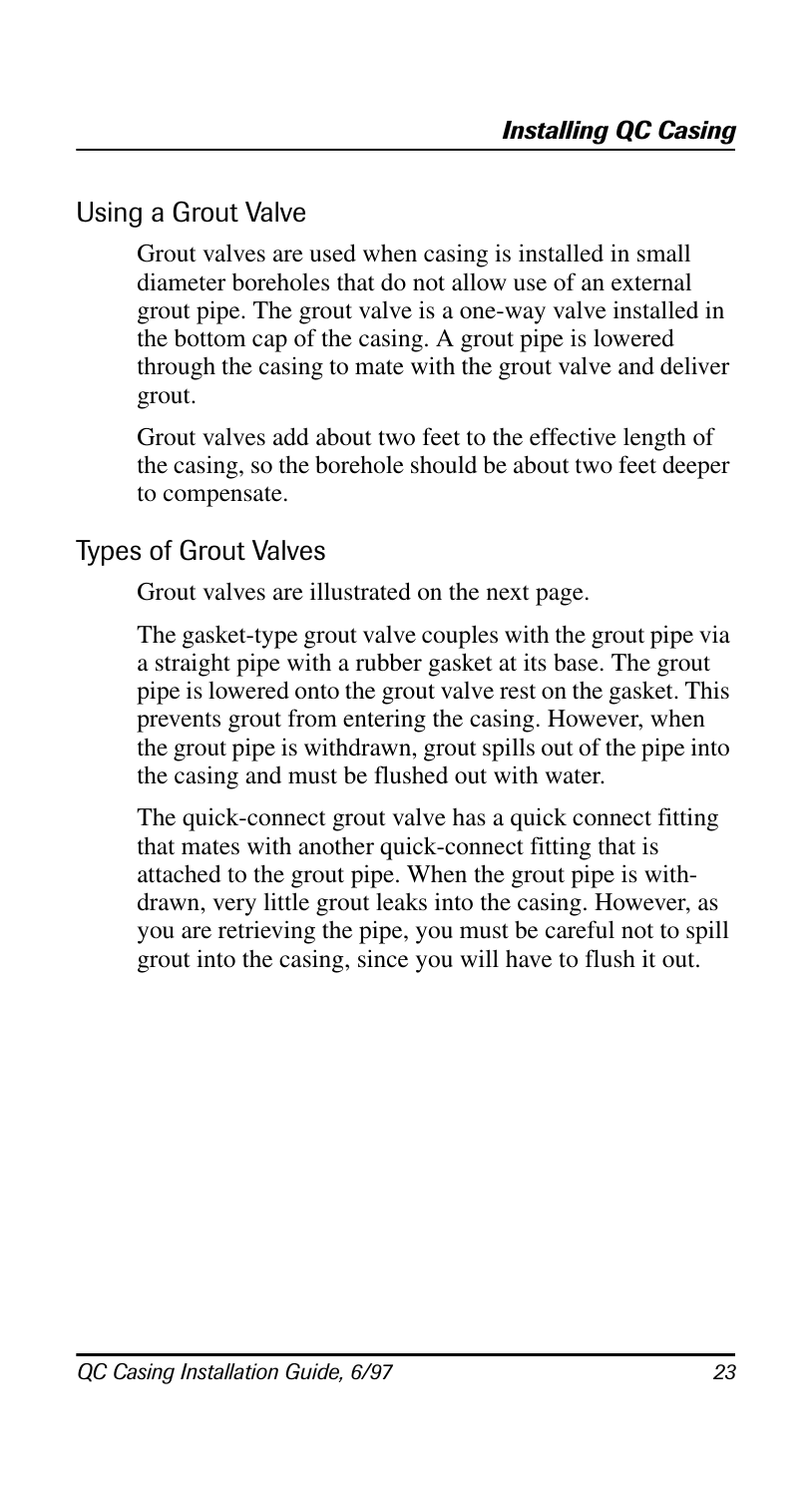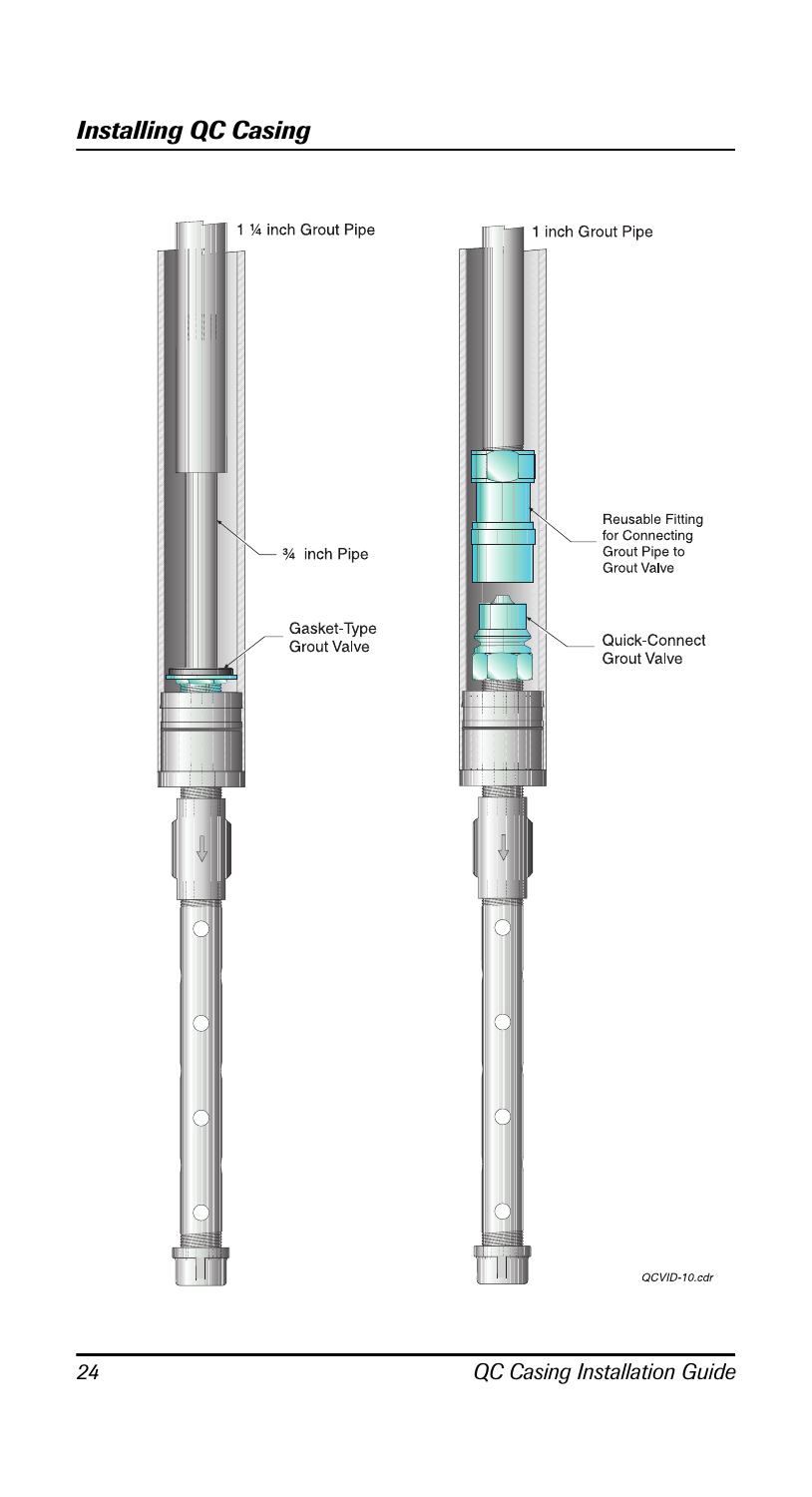### Using a Grout Valve

- **1.** Install grout valve on bottom section of casing. Install casing to the required depth.
- **2.** Lower the grout pipe into the casing until it contacts the grout valve. Rotate the pipe until it slips onto the grout valve connector. Successful coupling can be tested by pumping water through the grout pipe. If the water level inside the casing rises, reposition the pipe and test again.
- **3.** Pump in grout until it spills out at the surface. The weight of the grout pipe will keep the casing from floating. Note: If you installed dry casing, pump water into the casing as the grout level rises.
- **4.** When you retrieve the grout pipe, the casing will float upwards, so you must be prepared to hold the casing down as you retrieve the pipe. Follow either of the two procedures below:
	- **Gasket-type valve:** If you are using the gasket-type grout valve, raise the grout pipe well above the grout valve and pump water into the casing to flush out the grout. When clean water spills out at the surface, gradually lower the pipe and continue to flush until you have flushed grout from the bottom of the casing. Then disconnect the pipe at the surface and leave it in the casing to counteract buoyancy. When the grout sets, withdraw the pipe.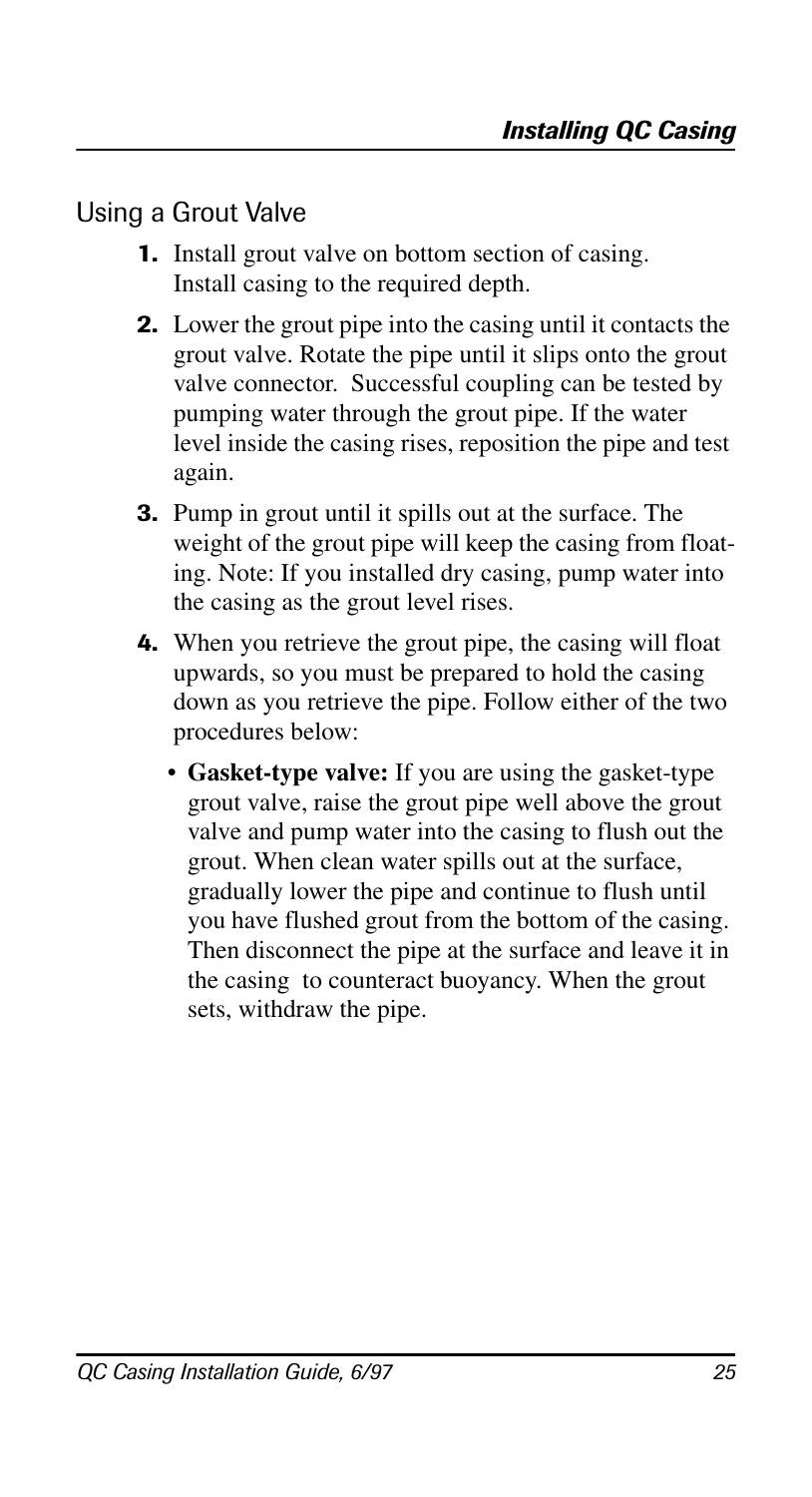## Using a Grout Valve continued

- **Quick-connect valve:** If you are using a quick-connect grout valve, retrieve the grout pipe and flush it with water. Then lower pipe into the casing to counteract buoyancy. You must avoid contact with the quick-connect valve, since it can be opened easily. You can fabricate a bracket that fits over the quickconnect valve (the quick connect fitting stands about 3 inches off the bottom of the casing) or you can use a 1.5-inch schedule 40 water pipe (which has ID of about 1.6 inches), which will slip over the quickconnect valve. After the grout sets, withdraw the pipe.
- **5.** Finally, top off the borehole with grout and install a protective cover.

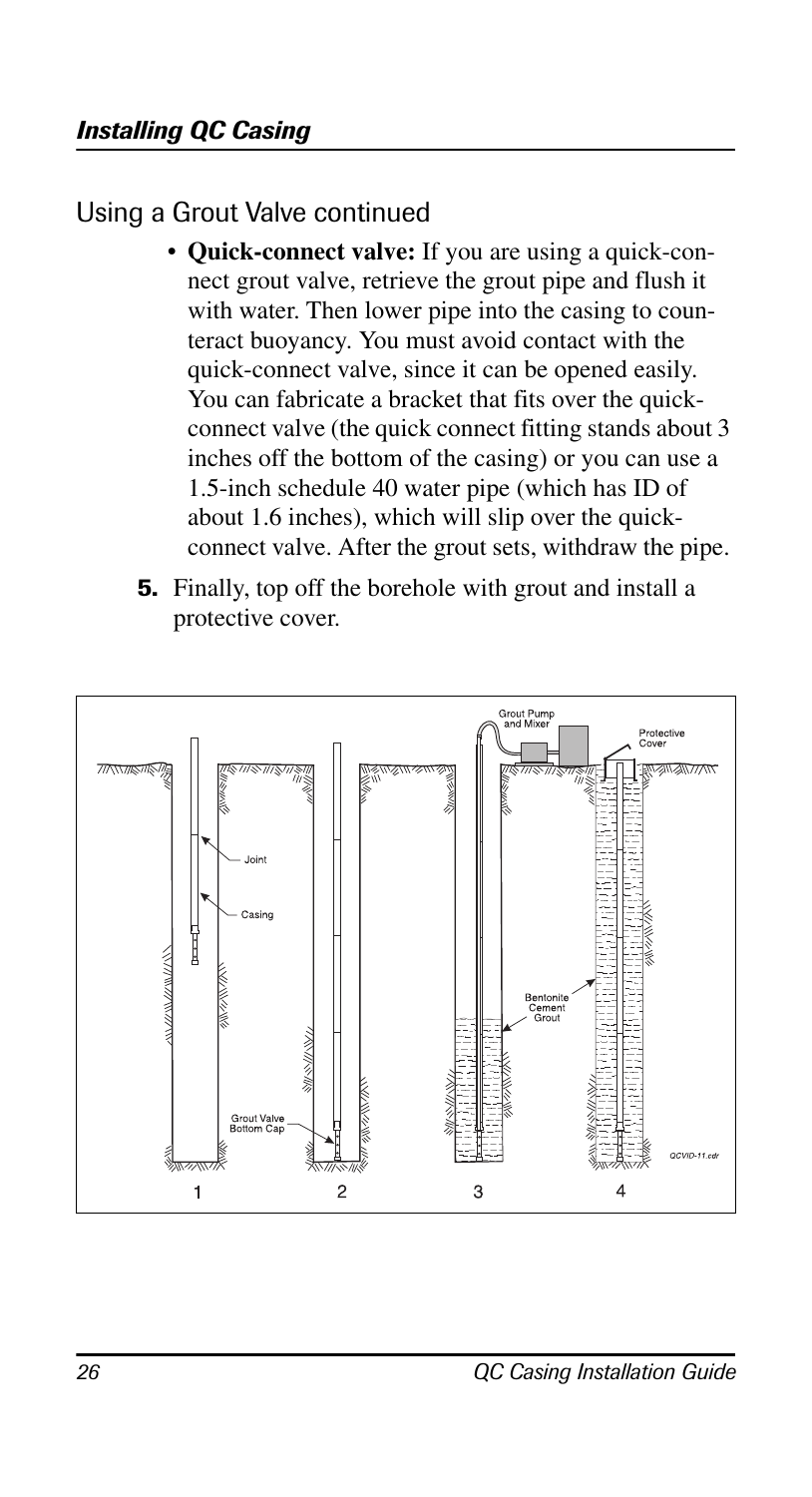## Stage Grouting

In stage grouting, grout backfill is placed in stages, so that the pressure of grout never exceeds the collapse strength of the casing. In general, you should consider stage grouting when the depth of the borehole exceeds 200 feet.

- Grout can be delivered by hose or pipe. Hose must be installed with the casing, but it is disposable and can be left in place after grouting.
- Stage grouting with hoses requires at least two hoses. The first pipe should extend to the bottom of the borehole. The next pipe should extend to bottom of the the next stage, and so on.
- Be sure to label or color-code each grout pipe to avoid accidentally pumping grout or water down the wrong pipe.
- Make some provision to counter buoyancy of the casing. This is best done by applying a down force at the bottom of the casing.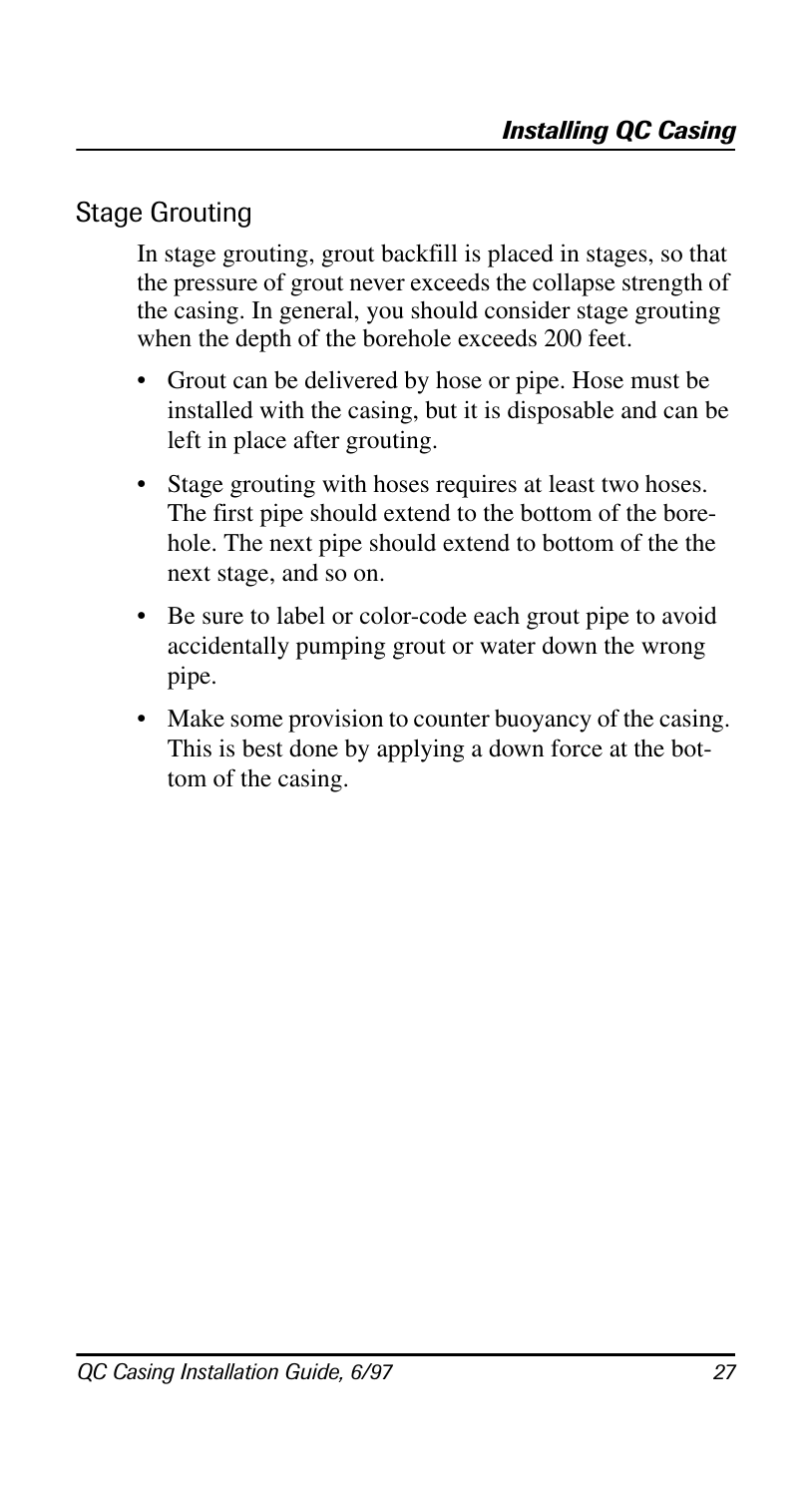Overview of Stage Grouting with Hoses

- **1.** Hoses are fixed to the casing as shown in the drawing below. In Stage 1, calculate the volume of grout needed to backfill the borehole above the end of the Stage 2 grout hose. Pump in that volume of grout plus about 30%. Leave the Stage 1 grout hose in place.
- **2.** Pump water through the Stage 2 grout hose. The bottom of the Stage 2 hose should be below the surface of the grout, and pumping in water should flush grout from the borehole. If no grout appears, pump more grout through the Stage 1 hose and then test again. Using this method, you can be relatively certain that Stage 1 is grouted satisfactorily. Continue pumping water through the Stage 2 hose until "clear" water flushes from the borehole. This ensures that the Stage 2 hose will be clear for

use later.

**3.** When the State 1 grout has set, grout Stage 2. Since the bottom of the casing is now grouted in place, buoyancy will no longer be a problem.



To prepare a polyethylene hose for grouting, cut a wedge-shaped end and several additional holes. Then tape the hose to the casing.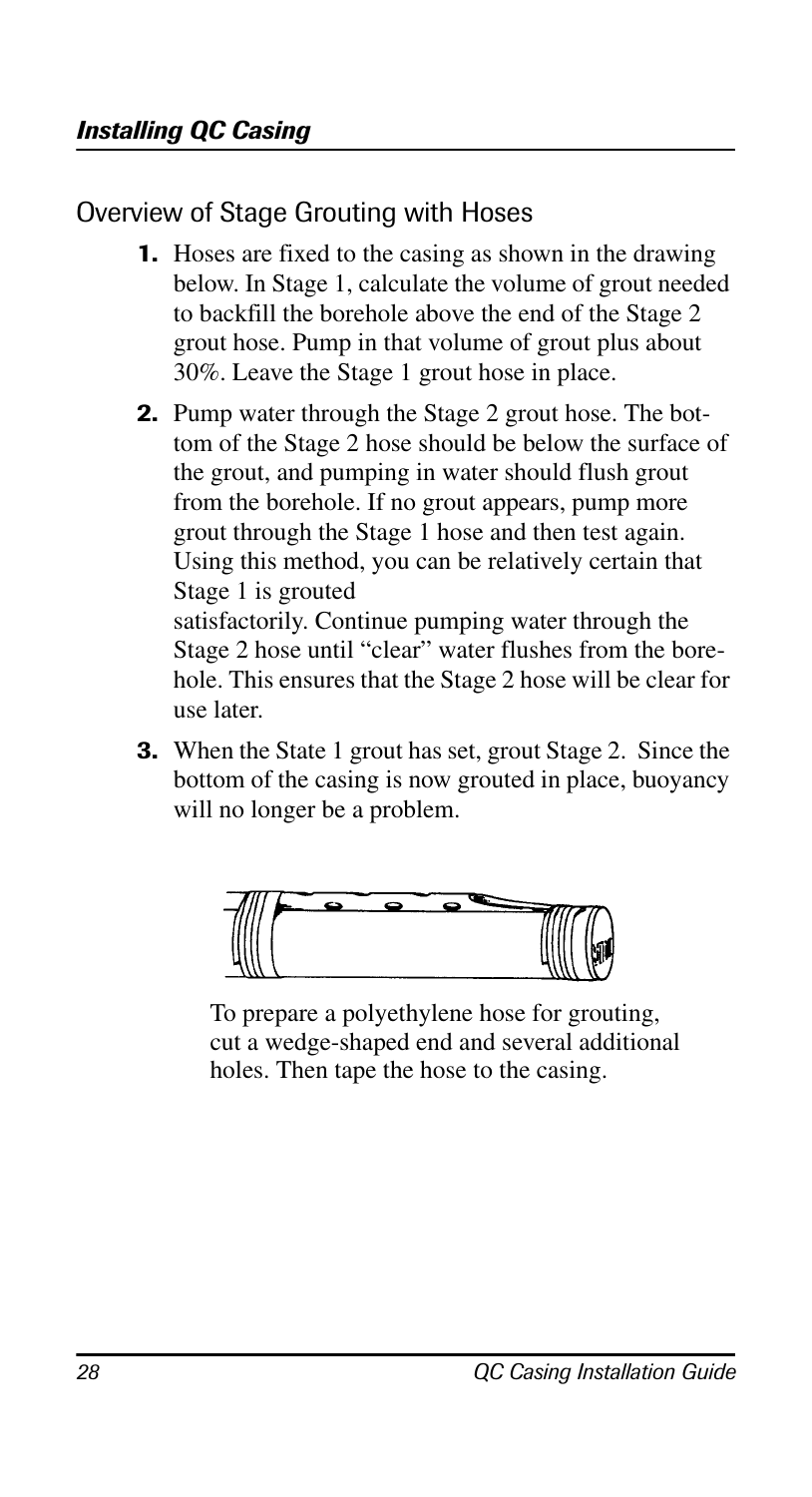*4*

# *Termination*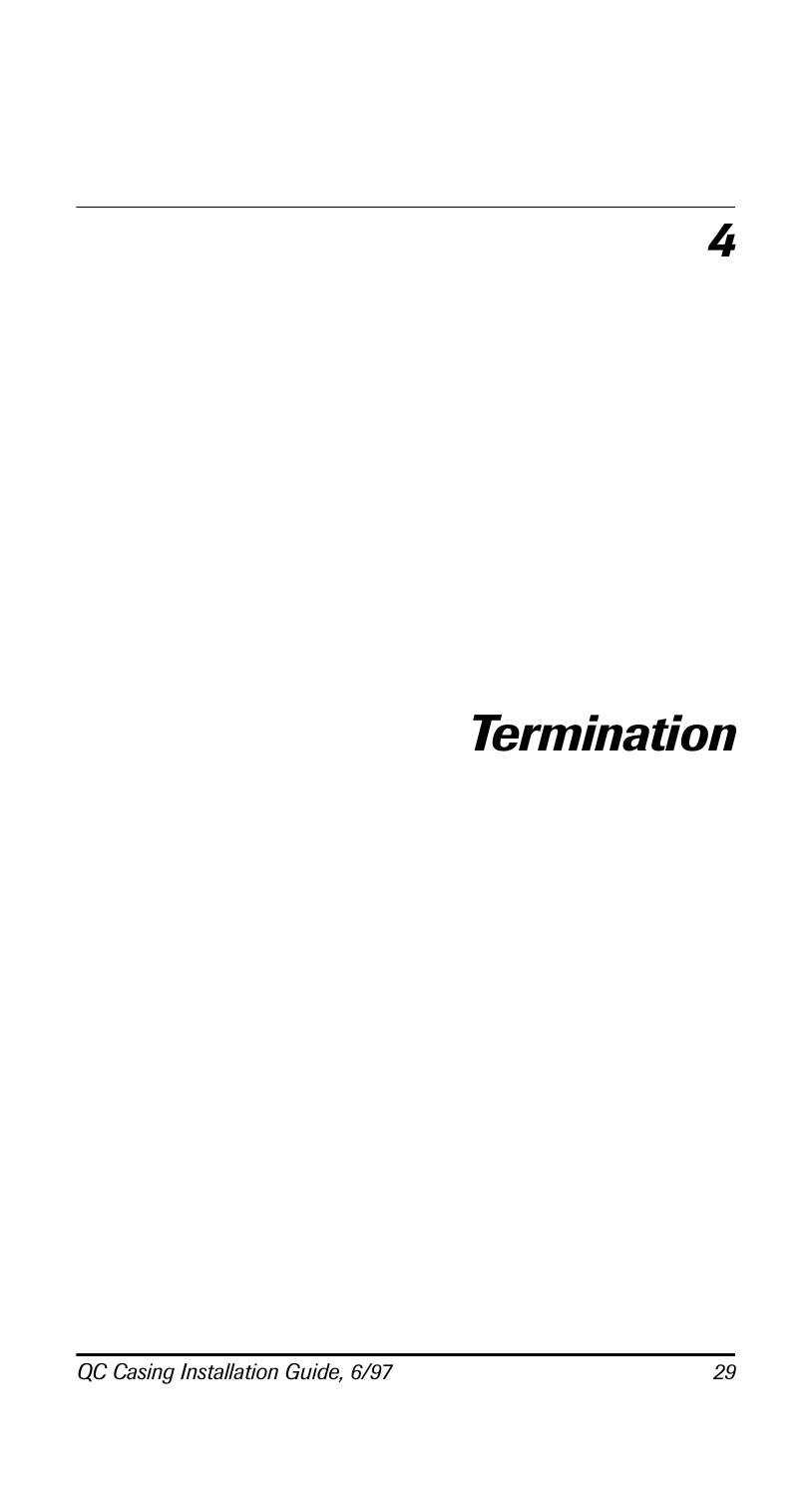Notes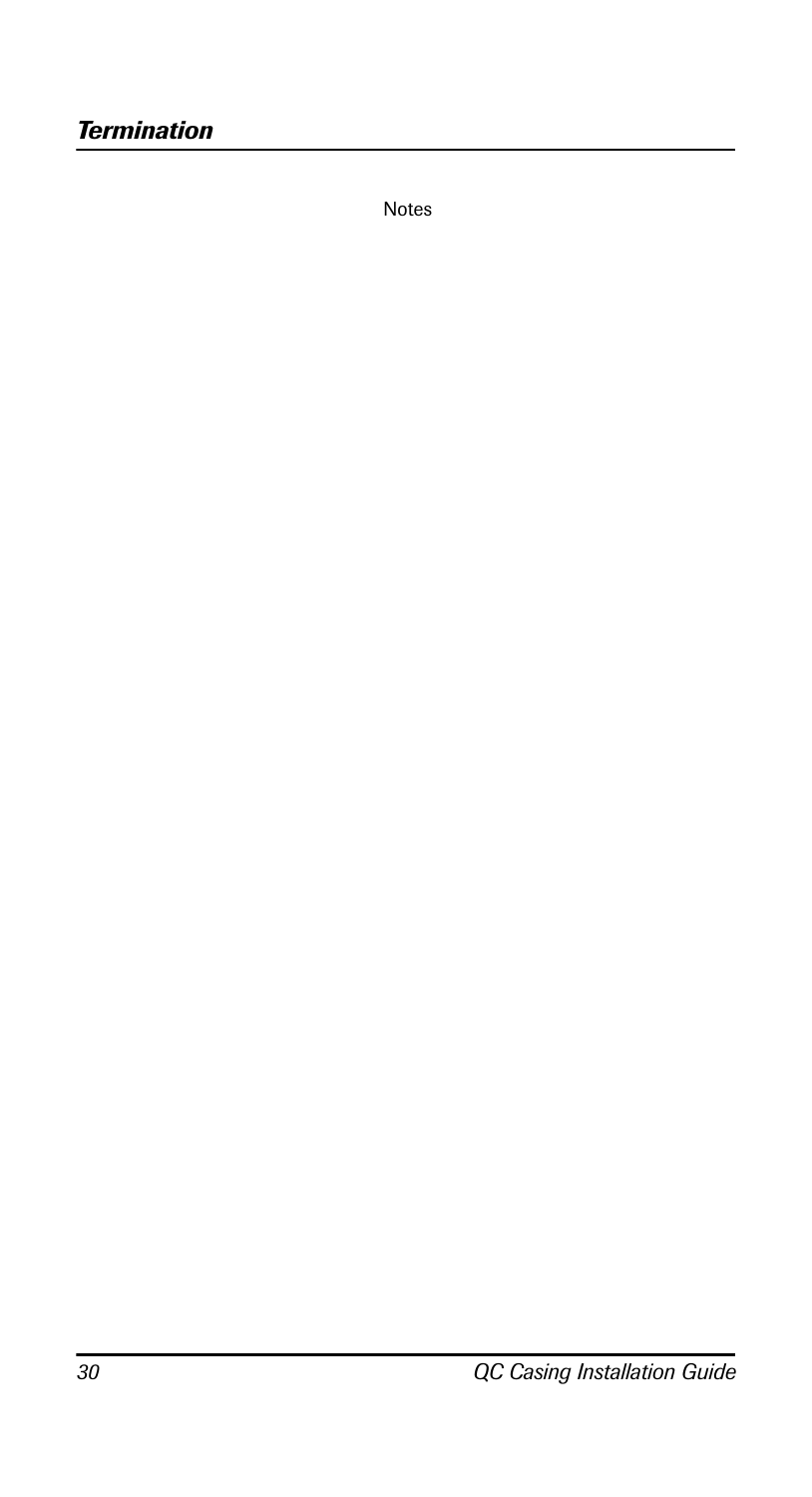## Protective Caps and Enclosures

Project specifications usually require that the installation be protected from traffic, vandalism, and debris. In some locations, a locked cap may provide sufficient protection. In other locations, a locking steel enclosure or a monument case may be required.



## Accommodating a Pulley Assembly

Keep in mind that the inclinometer user will want to attach a pulley assembly to the top of the casing. If the top of the casing is deep inside a protective pipe, the user will not be able to attach the pulley. Ideally, the enclosure should be installed so that the top of the enclosure is only an inch or two above the top of the casing. When the top of the casing is deeper, the enclosure must provide a 10 inch clearance around the casing if the pulley is to be attached directly to the casing.